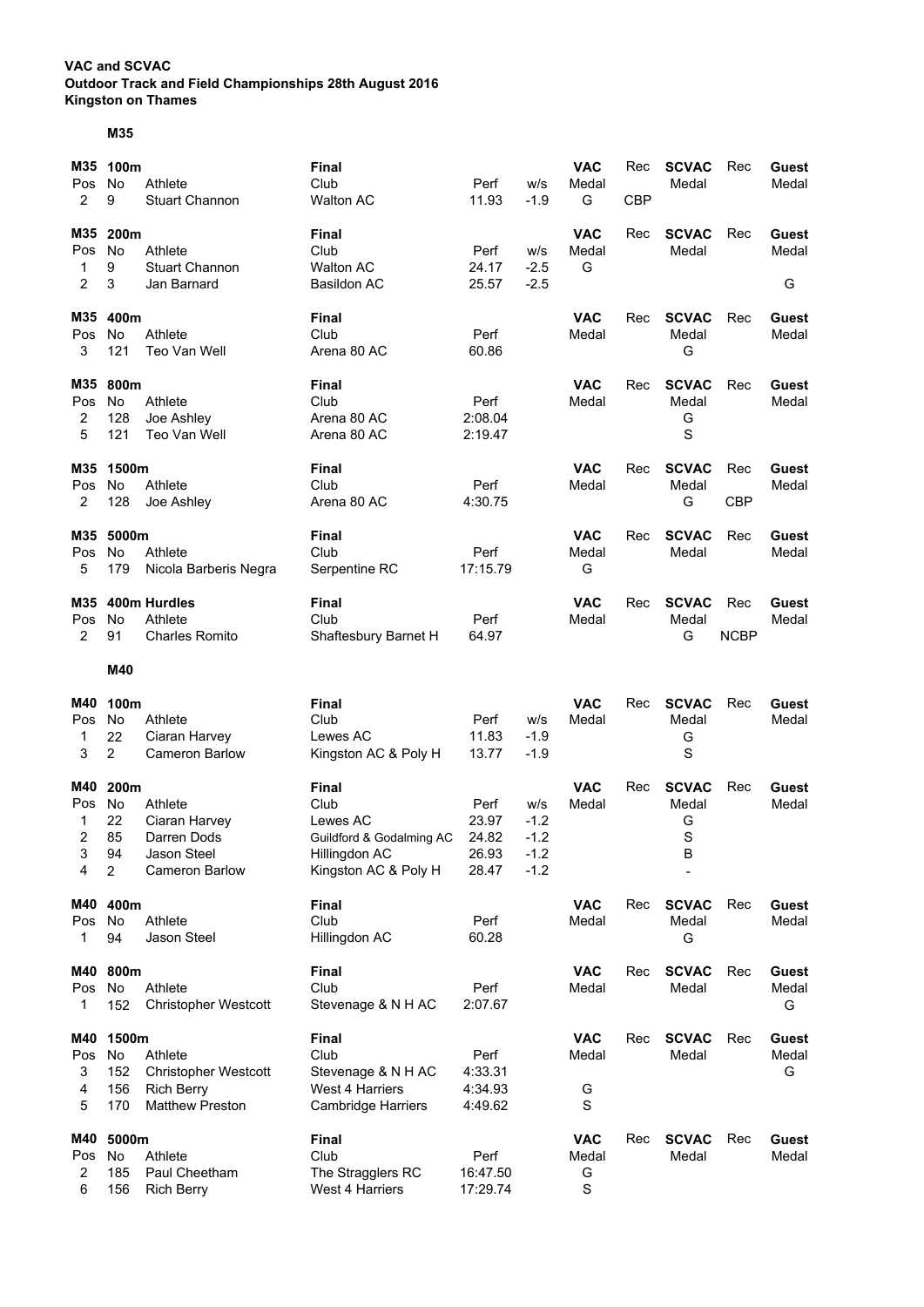| M40            |                      | 110m Hurdles           | <b>Final</b>                     |               |               | <b>VAC</b>          | Rec        | <b>SCVAC</b>          | Rec | <b>Guest</b>   |
|----------------|----------------------|------------------------|----------------------------------|---------------|---------------|---------------------|------------|-----------------------|-----|----------------|
| Pos            | No                   | Athlete                | Club                             | Perf          | w/s           | Medal               |            | Medal                 |     | Medal          |
| 2              | 85                   | Darren Dods            | Guildford & Godalming AC         | 16.03         | 0.3           |                     |            | G                     |     |                |
| M40            | <b>High Jump</b>     |                        | <b>Final</b>                     |               |               | <b>VAC</b>          | Rec        | <b>SCVAC</b>          | Rec | Guest          |
| Pos            | No                   | Athlete                | Club                             | Perf          |               | Medal               |            | Medal                 |     | Medal          |
| 1              | 283                  | <b>Andrew Morrod</b>   | <b>Veterans AC</b>               | 1.70          |               | G                   |            |                       |     |                |
| 2              | 85                   | Darren Dods            | Guildford & Godalming AC         | 1.58          |               |                     |            | G                     |     |                |
| M40            | <b>Pole Vault</b>    |                        | <b>Final</b>                     |               |               | <b>VAC</b>          | Rec        | <b>SCVAC</b>          | Rec | Guest          |
| <b>Pos</b>     | No                   | Athlete                | Club                             | Perf          |               | Medal               |            | Medal                 |     | Medal          |
| 1              | 272                  | Greg Conlon            | <b>Walton AC</b>                 | 4.05          |               | G                   | <b>CBP</b> |                       |     |                |
| M40            |                      | Long Jump              | <b>Final</b>                     |               |               | <b>VAC</b>          | Rec        | <b>SCVAC</b>          | Rec | Guest          |
| Pos            | No                   | Athlete                | Club                             | Perf          | w/s           | Medal               |            | Medal                 |     | Medal          |
| 1              | 85                   | Darren Dods            | Guildford & Godalming AC         | 6.17          | 1.2           |                     |            | G                     |     |                |
| 2<br>3         | 62<br>$\overline{c}$ | Daniel Upton           | <b>Trafford AC</b>               | 4.28<br>4.18  | 2.3<br>0.4    | G                   |            |                       |     |                |
|                |                      | Cameron Barlow         | Kingston AC & Poly H             |               |               |                     |            |                       |     |                |
| M40            |                      | <b>Triple Jump</b>     | <b>Final</b>                     |               |               | <b>VAC</b>          | Rec        | <b>SCVAC</b>          | Rec | Guest          |
| Pos            | No                   | Athlete                | Club                             | Perf          | W/S           | Medal               |            | Medal                 |     | Medal          |
| 1              | 275                  | Stephen Lake           | Ashford AC                       | 10.73         | 3.6           |                     |            | G                     |     |                |
| M40            | <b>Shot</b>          |                        | <b>Final</b>                     |               |               | <b>VAC</b>          | Rec        | <b>SCVAC</b>          | Rec | Guest          |
| Pos            | No                   | Athlete                | Club                             | Perf          |               | Medal               |            | Medal                 |     | Medal          |
| 1              | 62                   | Daniel Upton           | <b>Trafford AC</b>               | 11.24         |               | G                   |            | G                     |     |                |
| M40            | <b>Discus</b>        |                        | <b>Final</b>                     |               |               | <b>VAC</b>          | Rec        | <b>SCVAC</b>          | Rec | Guest          |
| Pos            | No                   | Athlete                | Club                             | Perf          |               | Medal               |            | Medal                 |     | Medal          |
| 1              | 62                   | Daniel Upton           | <b>Trafford AC</b>               | 29.58         |               | G                   |            |                       |     |                |
| M40            | Hammer               |                        | <b>Final</b>                     |               |               | <b>VAC</b>          | Rec        | <b>SCVAC</b>          | Rec | Guest          |
| Pos            | No                   | Athlete                | Club                             | Perf          |               | Medal               |            | Medal                 |     | Medal          |
| 1              | 62                   | Daniel Upton           | <b>Trafford AC</b>               | 27.69         |               | G                   |            |                       |     |                |
| M40            | Javelin              |                        | <b>Final</b>                     |               |               | <b>VAC</b>          | Rec        | <b>SCVAC</b>          | Rec | <b>Guest</b>   |
| Pos            | No                   | Athlete                | Club                             | Perf          |               | Medal               |            | Medal                 |     | Medal          |
|                |                      |                        |                                  |               |               |                     |            |                       |     |                |
| 1              | 2                    | <b>Cameron Barlow</b>  | Kingston AC & Poly H             | 29.76         |               |                     |            |                       |     |                |
|                | M45                  |                        |                                  |               |               |                     |            |                       |     |                |
|                |                      |                        |                                  |               |               |                     |            |                       |     |                |
|                | M45 100m             |                        | Final                            |               |               | <b>VAC</b>          |            | Rec SCVAC Rec         |     | Guest          |
| Pos<br>1       | No<br>34             | Athlete<br>Will MacGee | Club                             | Perf<br>12.05 | w/s<br>$-1.0$ | Medal               |            | Medal                 |     | Medal          |
| 2              | 30                   | Andy Lewis             | Bedford & County AC<br>Harrow AC | 12.50         | $-1.0$        |                     |            | G<br>S                |     |                |
| 3              | 37                   | Malcolm McPhail        | Wakefield Dist H & AC            | 12.67         | $-1.0$        |                     |            |                       |     | G              |
| 4              | 60                   | Daniel Tomlinson       | Haslemere Border AC              | 13.02         | $-1.0$        |                     |            | В                     |     |                |
| 5              | 47                   | <b>Steve Pethen</b>    | Winchester & District AC         | 13.69         | $-1.0$        |                     |            |                       |     |                |
| M45            | 200m                 |                        | <b>Final</b>                     |               |               | <b>VAC</b>          | Rec        | <b>SCVAC</b>          | Rec | Guest          |
| Pos            | No                   | Athlete                | Club                             | Perf          | W/S           | Medal               |            | Medal                 |     | Medal          |
| 1              | 34                   | Will MacGee            | Bedford & County AC              | 24.33         | $-1.2$        |                     |            | G                     |     |                |
| 2              | 60                   | Daniel Tomlinson       | Haslemere Border AC              | 26.08         | $-1.2$        |                     |            | S                     |     |                |
| 3              | 47                   | Steve Pethen           | Winchester & District AC         | 27.96         | $-1.2$        |                     |            | В                     |     |                |
| 4              | 83                   | Mark Cook              | Guildford & Godalming AC         | 28.43         | $-1.2$        | G                   |            |                       |     |                |
| M45            | 400m                 |                        | <b>Final</b>                     |               |               | <b>VAC</b>          | Rec        | <b>SCVAC</b>          | Rec | Guest          |
| Pos            | No                   | Athlete                | Club                             | Perf          |               | Medal               |            | Medal                 |     | Medal          |
| $\overline{2}$ | 97                   | David Shortridge       | Victoria Park H & T H AC         | 60.68         |               |                     |            | G                     |     |                |
| M45            | 800m                 |                        | <b>Final</b>                     |               |               | <b>VAC</b>          | Rec        | <b>SCVAC</b>          | Rec | <b>Guest</b>   |
| Pos            | No                   | Athlete                | Club                             | Perf          |               | Medal               |            | Medal                 |     | Medal          |
| 3              | 133                  | <b>Robert Datnow</b>   | <b>Thames Valley Harriers</b>    | 2:12.12       |               | G                   |            |                       |     |                |
| 4<br>6         | 143<br>139           | Nick Jacobs            | Aldershot Farnham & D AC 2:13.80 |               |               | S                   |            | G                     |     |                |
|                |                      | Gareth George          | Epsom & Ewell Harriers 2:42.59   |               |               |                     |            |                       |     |                |
| M45<br>Pos     | 1500m<br>No          | Athlete                | <b>Final</b><br>Club             | Perf          |               | <b>VAC</b><br>Medal | Rec        | <b>SCVAC</b><br>Medal | Rec | Guest<br>Medal |
| 1              | 173                  | Darren Symes           | Aldershot Farnham & D AC 4:30.46 |               |               |                     |            | G                     |     |                |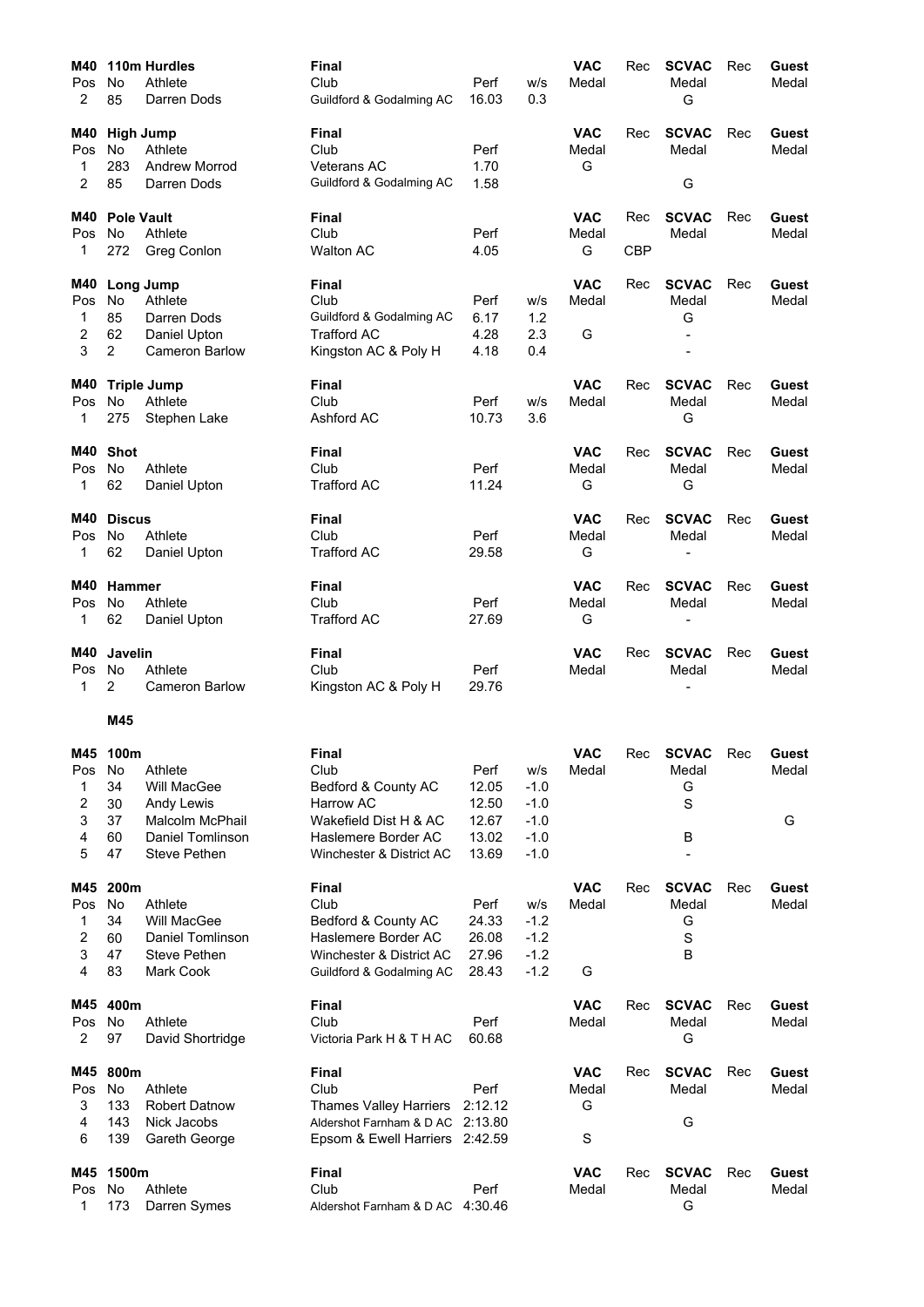| M45        | 5000m         |                                   | <b>Final</b>                                            |                |                  | <b>VAC</b>          | Rec | <b>SCVAC</b>          | Rec         | Guest          |
|------------|---------------|-----------------------------------|---------------------------------------------------------|----------------|------------------|---------------------|-----|-----------------------|-------------|----------------|
| Pos        | No.           | Athlete                           | Club                                                    | Perf           |                  | Medal               |     | Medal                 |             | Medal          |
| 1          | 174           | Mark Symes                        | Aldershot Farnham & D AC 16:16.97                       |                |                  |                     |     | G                     |             |                |
| 3<br>4     | 192<br>189    | lan Johnston                      | <b>Veterans AC</b><br>Aldershot Farnham & D AC 16:58.61 | 16:54.95       |                  | G                   |     | S                     |             |                |
|            |               | Paul Gaylor                       |                                                         |                |                  |                     |     |                       |             |                |
| M45        |               | 110m Hurdles                      | Final                                                   |                |                  | <b>VAC</b>          | Rec | <b>SCVAC</b>          | Rec         | Guest          |
| Pos        | No            | Athlete                           | Club                                                    | Perf           | w/s              | Medal               |     | Medal                 |             | Medal          |
| 1          | 1             | Joe Appiah                        | Kent AC                                                 | 15.51          | 0.3              |                     |     | G                     | <b>CBP</b>  |                |
| 3          | 97            | David Shortridge                  | Victoria Park H & T H AC                                | 27.03          | 0.3              |                     |     |                       |             |                |
| M45        |               | 400m Hurdles                      | Final                                                   |                |                  | <b>VAC</b>          | Rec | <b>SCVAC</b>          | Rec         | Guest          |
| Pos        | No            | Athlete                           | Club                                                    | Perf           |                  | Medal               |     | Medal                 |             | Medal          |
| 2          | 123           | Simon Byway                       | Kingston AC & Poly H                                    | 66.58          |                  |                     |     | G                     | <b>NCBP</b> |                |
| M45        |               | Long Jump                         | Final                                                   |                |                  | <b>VAC</b>          | Rec | <b>SCVAC</b>          | Rec         | Guest          |
| Pos        | <b>No</b>     | Athlete                           | Club                                                    | Perf           | w/s              | Medal               |     | Medal                 |             | Medal          |
| 1          | 1.            | Joe Appiah                        | Kent AC                                                 | 6.24           | 2.5              |                     |     | G                     | $=$ CBP     |                |
| 2          | 30            | Andy Lewis                        | <b>Harrow AC</b>                                        | 6.08           | 1.6              |                     |     | S                     |             |                |
| 3          | 276           | Neil Lincoln                      | <b>Holland Sports AC</b>                                | 5.74           | 0.6              |                     |     | B                     |             |                |
| M45        |               | <b>Triple Jump</b>                | <b>Final</b>                                            |                |                  | <b>VAC</b>          | Rec | <b>SCVAC</b>          | Rec         | Guest          |
| Pos        | No            | Athlete                           | Club                                                    | Perf           | W/S              | Medal               |     | Medal                 |             | Medal          |
| 1          | 276           | Neil Lincoln                      | <b>Holland Sports AC</b>                                | 11.38          | 1.0              |                     |     | G                     |             |                |
| M45        | <b>Shot</b>   |                                   | Final                                                   |                |                  | <b>VAC</b>          | Rec | <b>SCVAC</b>          | Rec         | Guest          |
| Pos        | <b>No</b>     | Athlete                           | Club                                                    | Perf           |                  | Medal               |     | Medal                 |             | Medal          |
| 1          | 266           | <b>Gintas Degutis</b>             | Newham & Essex B AC                                     | 14.23          |                  |                     |     |                       |             | G              |
| 2          | 235           | Steven McCourt                    | Abingdon AC                                             | 10.22          |                  |                     |     | G                     |             |                |
| 3          | 220           | Peter Evans                       | <b>Woking AC</b>                                        | 9.22           |                  | G                   |     |                       |             |                |
| 4          | 223           | David Glendower                   | <b>Pembrokeshire Harriers</b>                           | 7.10           |                  |                     |     |                       |             | S              |
| M45        | <b>Discus</b> |                                   | Final                                                   |                |                  | <b>VAC</b>          | Rec | <b>SCVAC</b>          | Rec         | Guest          |
| Pos        | No            | Athlete                           | Club                                                    | Perf           |                  | Medal               |     | Medal                 |             | Medal          |
| 1          | 220           | <b>Peter Evans</b>                | <b>Woking AC</b>                                        | 31.67          |                  | G                   |     |                       |             |                |
| 2          | 223           | David Glendower                   | <b>Pembrokeshire Harriers</b>                           | 20.25          |                  | S                   |     |                       |             |                |
| M45        | Hammer        |                                   | <b>Final</b>                                            |                |                  | <b>VAC</b>          | Rec | <b>SCVAC</b>          | Rec         | Guest          |
| Pos        | <b>No</b>     | Athlete                           | Club                                                    | Perf           |                  | Medal               |     | Medal                 |             | Medal          |
| 1          | 235           | Steven McCourt                    | Abingdon AC                                             | 31.02          |                  |                     |     | G                     |             |                |
| 2          | 223           | David Glendower                   | <b>Pembrokeshire Harriers</b>                           | 22.80          |                  | G                   |     |                       |             |                |
| M45        | Javelin       |                                   | Final                                                   |                |                  | <b>VAC</b>          | Rec | <b>SCVAC</b>          | Rec         | Guest          |
| Pos        | No            | Athlete                           | Club                                                    | Perf           |                  | Medal               |     | Medal                 |             | Medal          |
| 1          | 261           | David Hunt                        | <b>Veterans AC</b>                                      | 32.74          |                  | G                   |     |                       |             |                |
| 2          | 83            | Mark Cook                         | Guildford & Godalming AC                                | 30.79          |                  | S                   |     |                       |             |                |
|            | M50           |                                   |                                                         |                |                  |                     |     |                       |             |                |
|            |               |                                   |                                                         |                |                  |                     |     |                       |             |                |
| M50        | 100m          |                                   | Final                                                   |                |                  | <b>VAC</b>          | Rec | <b>SCVAC</b>          | Rec         | Guest          |
| Pos        | <b>No</b>     | Athlete                           | Club                                                    | Perf           | w/s              | Medal               |     | Medal                 |             | Medal          |
| 1<br>2     | 6<br>43       | Donald Brown<br><b>Wole Odele</b> | Royal Sutton Coldfield AC<br><b>Cambridge Harriers</b>  | 12.33<br>12.76 | $-0.8$           |                     |     |                       |             | G              |
| 3          | 51            | Glen Reddington                   | Windsor Slough Eton & H AC                              | 12.92          | $-0.8$<br>$-0.8$ | G                   |     | G<br>$\mathbf S$      |             |                |
| 4          | 27            | <b>Barrington King</b>            | Harrow AC                                               | 13.32          | $-0.8$           |                     |     | B                     |             |                |
|            |               |                                   |                                                         |                |                  |                     |     |                       |             |                |
| M50<br>Pos | 200m<br>No    | Athlete                           | <b>Final</b><br>Club                                    | Perf           | W/S              | <b>VAC</b><br>Medal | Rec | <b>SCVAC</b><br>Medal | Rec         | Guest<br>Medal |
| 1          | 6             | Donald Brown                      | Royal Sutton Coldfield AC                               | 24.95          | $-0.6$           |                     |     |                       |             | G              |
| 2          | 78            | <b>Steve Beak</b>                 | <b>Woking AC</b>                                        | 25.09          | $-0.6$           |                     |     | G                     |             |                |
| 3          | 43            | <b>Wole Odele</b>                 | <b>Cambridge Harriers</b>                               | 26.27          | $-0.6$           |                     |     | $\mathbf S$           |             |                |
| 4          | 66            | <b>Clifford Warren</b>            | Loughton AC                                             | 27.62          | $-0.6$           | G                   |     |                       |             |                |
| M50        | 400m          |                                   | <b>Final</b>                                            |                |                  | <b>VAC</b>          | Rec | <b>SCVAC</b>          | Rec         | Guest          |
| Pos        | No            | Athlete                           | Club                                                    | Perf           |                  | Medal               |     | Medal                 |             | Medal          |
| 1          | 120           | Jonathan Tilt                     | Southampton AC                                          | 56.89          |                  |                     |     | G                     |             |                |
| 2          | 78            | Steve Beak                        | <b>Woking AC</b>                                        | 57.36          |                  |                     |     | $\mathbf S$           |             |                |
| 3          | 43            | <b>Wole Odele</b>                 | <b>Cambridge Harriers</b>                               | 58.77          |                  |                     |     | B                     |             |                |
| 4          | 66            | <b>Clifford Warren</b>            | Loughton AC                                             | 62.03          |                  | G                   |     |                       |             |                |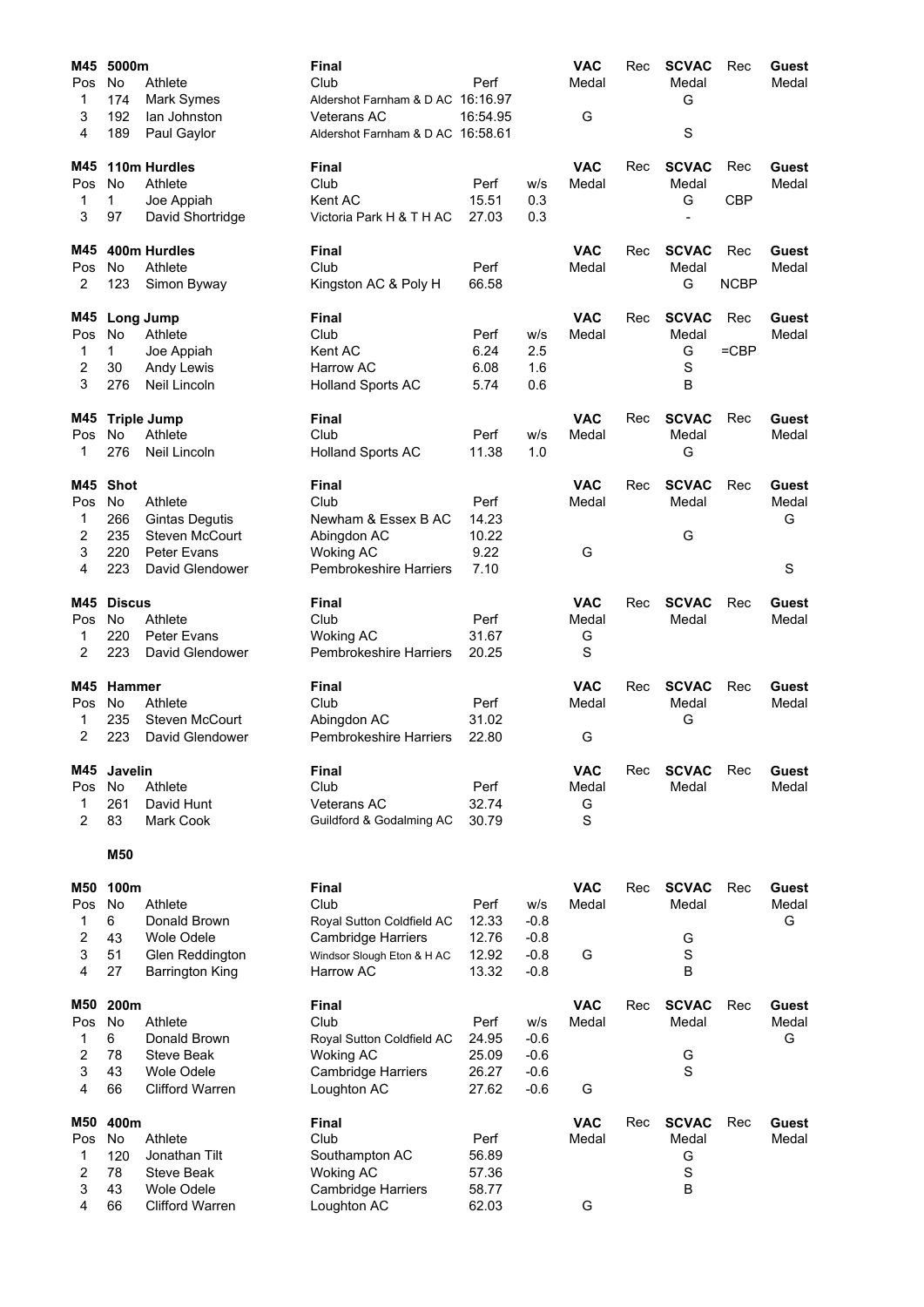| M50<br>Pos<br>1<br>2<br>3<br>7         | 800m<br>No<br>147<br>142<br>138<br>137                | Athlete<br><b>Tony Roberts</b><br>Gary Ironmonger<br>Andy Gannaway<br><b>Bob Fursey</b>               | Final<br>Club<br>Chelmsford AC<br><b>Herne Hill Harriers</b><br>Winchester & District AC<br>Medway & Maidstone AC 2:41.18                | Perf<br>2:14.97<br>2:18.54<br>2:27.90                |                                 | <b>VAC</b><br>Medal<br>G<br>S                | Rec | <b>SCVAC</b><br>Medal<br>G           | Rec               | Guest<br>Medal<br>G      |
|----------------------------------------|-------------------------------------------------------|-------------------------------------------------------------------------------------------------------|------------------------------------------------------------------------------------------------------------------------------------------|------------------------------------------------------|---------------------------------|----------------------------------------------|-----|--------------------------------------|-------------------|--------------------------|
| M50<br>Pos<br>6<br>9                   | 1500m<br>No<br>142<br>137                             | Athlete<br>Gary Ironmonger<br><b>Bob Fursey</b>                                                       | Final<br>Club<br><b>Herne Hill Harriers</b><br>Medway & Maidstone AC                                                                     | Perf<br>4:50.29<br>5:16.71                           |                                 | <b>VAC</b><br>Medal<br>G                     | Rec | <b>SCVAC</b><br>Medal<br>G           | Rec               | Guest<br>Medal           |
| M50<br>Pos<br>7<br>9<br>11<br>12<br>14 | 5000m<br><b>No</b><br>186<br>137<br>193<br>180<br>205 | Athlete<br><b>Tony Durey</b><br><b>Bob Fursey</b><br>Don Lawless<br>Lloyd Bevan<br>Mark Wadley        | Final<br>Club<br>Dartford Harriers AC<br>Medway & Maidstone AC 19:35.87<br><b>Thurrock Harriers AC</b><br>Serpentine RC<br>Serpentine RC | Perf<br>18:34.98<br>19:49.71<br>19:58.80<br>21:42.51 |                                 | <b>VAC</b><br>Medal<br>G<br>S<br>B           | Rec | <b>SCVAC</b><br>Medal<br>G<br>S<br>B | Rec               | Guest<br>Medal           |
| M50<br>Pos<br>1<br>2<br>3<br>6         | <b>No</b><br>6<br>100<br>51<br>99                     | 100m Hurdles<br>Athlete<br>Donald Brown<br>Greg Dunson<br>Glen Reddington<br><b>Richard Christian</b> | Final<br>Club<br>Royal Sutton Coldfield AC<br>Shaftesbury Barnet H<br>Windsor Slough Eton & H AC<br>Tonbridge AC                         | Perf<br>15.15<br>15.20<br>16.28<br>19.00             | w/s<br>1.2<br>1.2<br>1.2<br>1.2 | <b>VAC</b><br>Medal<br>G                     | Rec | <b>SCVAC</b><br>Medal<br>G<br>S      | Rec               | Guest<br>Medal<br>G<br>S |
| M50<br>Pos<br>1<br>4                   | <b>No</b><br>120<br>99                                | 400m Hurdles<br>Athlete<br>Jonathan Tilt<br><b>Richard Christian</b>                                  | Final<br>Club<br>Southampton AC<br>Tonbridge AC                                                                                          | Perf<br>61.89<br>72.53                               |                                 | <b>VAC</b><br>Medal                          | Rec | <b>SCVAC</b><br>Medal<br>G<br>S      | Rec<br><b>CBP</b> | Guest<br>Medal           |
| M50<br>Pos<br>1                        | <b>Pole Vault</b><br><b>No</b><br>271                 | Athlete<br>John Andrews                                                                               | Final<br>Club<br>Epsom & Ewell Harriers                                                                                                  | Perf<br>3.35                                         |                                 | <b>VAC</b><br>Medal                          | Rec | <b>SCVAC</b><br>Medal<br>G           | Rec               | Guest<br>Medal           |
| M50<br>Pos<br>1<br>2                   | <b>No</b><br>43<br>231                                | Long Jump<br>Athlete<br>Wole Odele<br>Rob Lowe                                                        | Final<br>Club<br><b>Cambridge Harriers</b><br>Kingston AC & Poly H                                                                       | Perf<br>4.78<br>3.40                                 | w/s<br>$-0.7$<br>0.2            | <b>VAC</b><br>Medal<br>G                     | Rec | <b>SCVAC</b><br>Medal<br>G           | Rec               | Guest<br>Medal           |
| Pos<br>1                               | No<br>66                                              | M50 Triple Jump<br>Athlete<br><b>Clifford Warren</b>                                                  | Final<br>Club<br>Loughton AC                                                                                                             | Perf<br>10.68                                        | w/s<br>3.0                      | <b>VAC</b><br>Medal<br>G                     | Rec | <b>SCVAC</b><br>Medal                | Rec               | Guest<br>Medal           |
| M50<br>Pos<br>1<br>2<br>3              | Shot<br>No<br>250<br>216<br>231                       | Athlete<br>Anthony Tipping<br>Renzo Di Libero<br>Rob Lowe                                             | <b>Final</b><br>Club<br><b>Cambridge Harriers</b><br>Kingston AC & Poly H<br>Kingston AC & Poly H                                        | Perf<br>12.49<br>11.24<br>8.30                       |                                 | <b>VAC</b><br>Medal<br>G<br>$\mathbf S$<br>B | Rec | <b>SCVAC</b><br>Medal<br>G           | Rec               | <b>Guest</b><br>Medal    |
| M50<br>Pos<br>1<br>2<br>3<br>4         | <b>Discus</b><br>No<br>250<br>242<br>228<br>231       | Athlete<br>Anthony Tipping<br><b>Trevor Ratcliffe</b><br>Paul Kelly<br>Rob Lowe                       | <b>Final</b><br>Club<br><b>Cambridge Harriers</b><br>Dacorum & Tring AC<br><b>Woking AC</b><br>Kingston AC & Poly H                      | Perf<br>38.37<br>36.65<br>35.53<br>23.25             |                                 | <b>VAC</b><br>Medal<br>G<br>$\mathbf S$      | Rec | <b>SCVAC</b><br>Medal<br>G<br>S<br>B | Rec               | Guest<br>Medal           |
| M50<br>Pos<br>1<br>2<br>3              | Hammer<br>No<br>250<br>228<br>231                     | Athlete<br>Anthony Tipping<br>Paul Kelly<br>Rob Lowe                                                  | Final<br>Club<br><b>Cambridge Harriers</b><br><b>Woking AC</b><br>Kingston AC & Poly H                                                   | Perf<br>41.11<br>40.06<br>22.20                      |                                 | <b>VAC</b><br>Medal<br>G<br>S                | Rec | <b>SCVAC</b><br>Medal<br>G<br>S      | Rec               | Guest<br>Medal           |
| M50<br>Pos<br>1<br>2<br>3<br>4         | Javelin<br>No<br>242<br>250<br>231<br>27              | Athlete<br><b>Trevor Ratcliffe</b><br>Anthony Tipping<br>Rob Lowe<br><b>Barrington King</b>           | <b>Final</b><br>Club<br>Dacorum & Tring AC<br><b>Cambridge Harriers</b><br>Kingston AC & Poly H<br>Harrow AC                             | Perf<br>52.15<br>30.66<br>26.83<br>25.15             |                                 | <b>VAC</b><br>Medal<br>G<br>S                | Rec | <b>SCVAC</b><br>Medal<br>G<br>S      | Rec<br><b>CBP</b> | Guest<br>Medal           |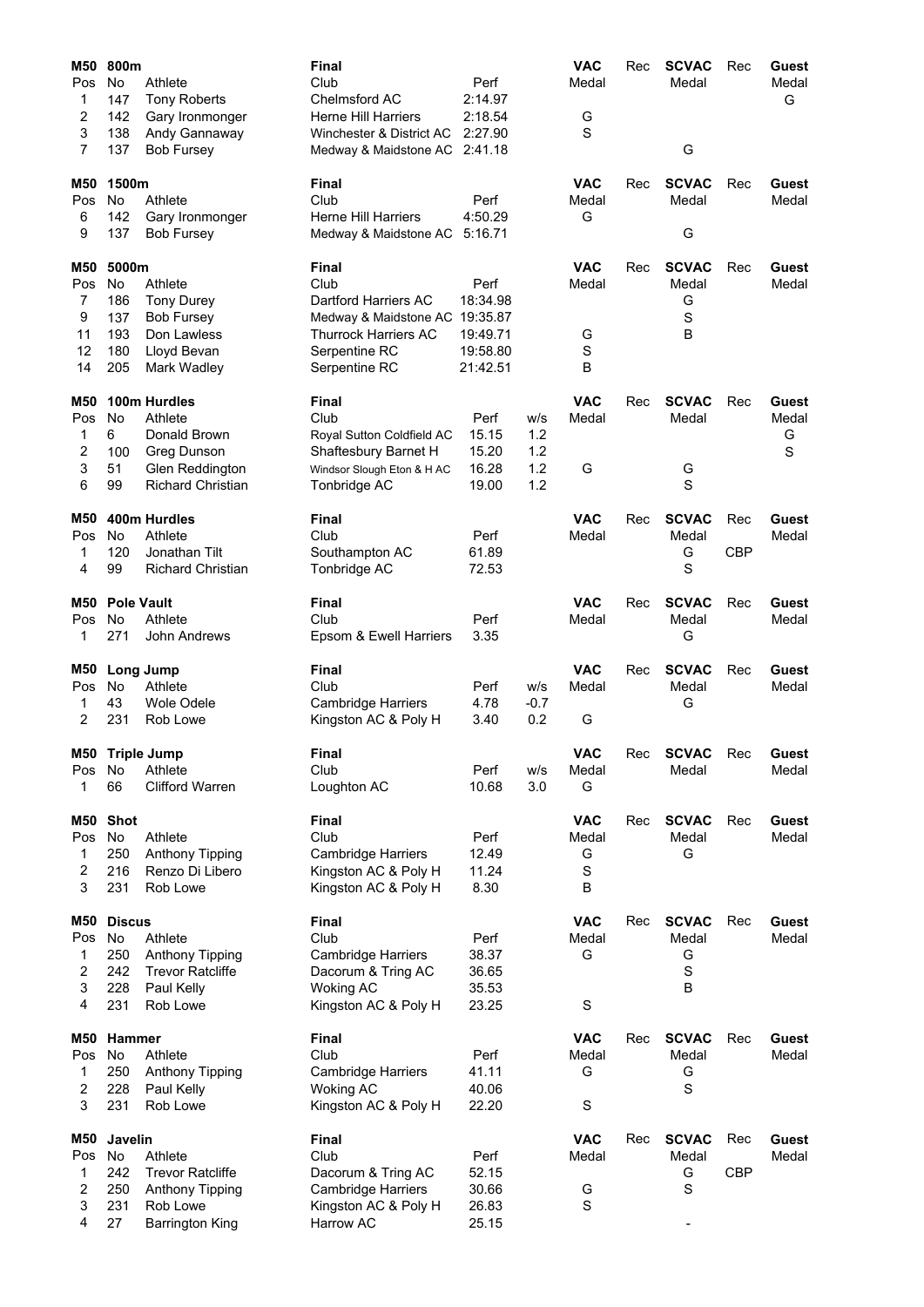## **M55**

| M55                 | 100m          |                                        | <b>Final</b>                                      |               |                  | <b>VAC</b>     | Rec | <b>SCVAC</b> | Rec | Guest |
|---------------------|---------------|----------------------------------------|---------------------------------------------------|---------------|------------------|----------------|-----|--------------|-----|-------|
| Pos                 | No            | Athlete                                | Club                                              | Perf          | W/S              | Medal          |     | Medal        |     | Medal |
| 1                   | 56            | Shane Sheridan                         | Dundrum South Dublin AC                           | 12.49         | $-0.2$           |                |     |              |     | G     |
| $\overline{2}$      | 75            | Mark Woods                             | Paddock Wood AC                                   | 13.01         | $-0.2$           |                |     | G            |     |       |
| 3                   | 59            | Emil Tomczyk                           | Poland                                            | 13.48         | $-0.2$           |                |     |              |     | S     |
| 4                   | 54            | Kirtley Robbins                        | <b>Tipton Harriers</b>                            | 14.17         | $-0.2$           |                |     |              |     | B     |
| 5                   | 12            | <b>Roderick Davies</b>                 | Southampton AC                                    | 14.47         | $-0.2$           |                |     | S            |     |       |
| 6                   | 23            | <b>Paul Hewitt</b>                     | Veterans AC                                       | 14.49         | $-0.2$           | G              |     |              |     |       |
| $\overline{7}$<br>8 | 57<br>74      | <b>Andrew Stewart</b><br>Paul Williams | <b>Chiltern Harriers AC</b><br><b>Veterans AC</b> | 15.61<br>25.6 | $-0.2$<br>$-0.2$ | S<br>B         |     |              |     |       |
|                     |               |                                        |                                                   |               |                  |                |     |              |     |       |
| M55                 | 200m          |                                        | Final                                             |               |                  | <b>VAC</b>     | Rec | <b>SCVAC</b> | Rec | Guest |
| Pos                 | No            | Athlete                                | Club                                              | Perf          | W/S              | Medal          |     | Medal        |     | Medal |
| 1                   | 56            | Shane Sheridan                         | Dundrum South Dublin AC                           | 25.30         | $-0.3$           |                |     |              |     | G     |
| 2                   | 31            | Pat Logan                              | Kingston AC & Poly H                              | 25.62         | $-2.1$           | G              |     | G            |     |       |
| 3                   | 86            | Peter Ilo                              | Barnet & District AC                              | 25.73         | $-2.1$           |                |     | $\mathbf S$  |     |       |
| 4                   | 75            | Mark Woods                             | Paddock Wood AC                                   | 26.59         | $-2.1$           |                |     | B            |     |       |
| 5                   | 88            | <b>Bob Lewis</b>                       | Reading AC                                        | 26.74         | $-2.1$           |                |     |              |     |       |
| 6                   | 87            | <b>Richard Jenkin</b>                  | Hillingdon AC                                     | 29.25         | $-0.3$           | S              |     |              |     |       |
| 7                   | 12            | <b>Roderick Davies</b>                 | Southampton AC                                    | 29.45         | $-0.3$           |                |     |              |     |       |
| 8                   | 54            | Kirtley Robbins                        | <b>Tipton Harriers</b>                            | 30.05         | $-2.1$           |                |     |              |     | S     |
| 9                   | 57            | <b>Andrew Stewart</b>                  | <b>Chiltern Harriers AC</b>                       | 31.27         | $-0.3$           | B              |     |              |     |       |
| 10                  | 90            | Michael May                            | Kingston AC & Poly H                              | 31.60         | $-0.3$           | $\blacksquare$ |     |              |     |       |
| 11                  | 74            | Paul Williams                          | <b>Veterans AC</b>                                | 60.09         | $-2.1$           |                |     |              |     |       |
| M55                 | 400m          |                                        | <b>Final</b>                                      |               |                  | <b>VAC</b>     | Rec | <b>SCVAC</b> | Rec | Guest |
| Pos                 | No            | Athlete                                | Club                                              | Perf          |                  | Medal          |     | Medal        |     | Medal |
| 1                   | 86            | Peter Ilo                              | Barnet & District AC                              | 59.63         |                  |                |     | G            |     |       |
| 2                   | 87            | <b>Richard Jenkin</b>                  | Hillingdon AC                                     | 67.06         |                  | G              |     | $\mathbf S$  |     |       |
| 3                   | 57            | <b>Andrew Stewart</b>                  | <b>Chiltern Harriers AC</b>                       | 76.00         |                  | S              |     |              |     |       |
| 4                   | 74            | Paul Williams                          | <b>Veterans AC</b>                                | 157.76        |                  | B              |     |              |     |       |
|                     |               |                                        |                                                   |               |                  |                |     |              |     |       |
| M55                 | 800m          |                                        | <b>Final</b>                                      |               |                  | <b>VAC</b>     | Rec | <b>SCVAC</b> | Rec | Guest |
| Pos                 | No            | Athlete                                | Club                                              | Perf          |                  | Medal          |     | Medal        |     | Medal |
| 4                   | 136           | David Foley                            | Ealing Southall & Middx AC                        | 2:33.92       |                  |                |     | G            |     |       |
| 5                   | 141           | David Gill                             | Warrington AC                                     | 2:35.86       |                  |                |     | $\mathbf S$  |     |       |
| 6                   | 57            | <b>Andrew Stewart</b>                  | <b>Chiltern Harriers AC</b>                       | 2:38.10       |                  | G              |     |              |     |       |
| 8                   | 134           | Alan Dolton                            | Striders Of Croydon                               | 2:51.66       |                  | S              |     | B            |     |       |
| M55                 | 1500m         |                                        | Final                                             |               |                  | <b>VAC</b>     | Rec | <b>SCVAC</b> | Rec | Guest |
| Pos                 | No            | Athlete                                | Club                                              | Perf          |                  | Medal          |     | Medal        |     | Medal |
| $\prime$            | 141           | David Gill                             | Warrington AC                                     | 5:12.72       |                  |                |     | G            |     |       |
| 8                   | 136           | David Foley                            | Ealing Southall & Middx AC 5:15.19                |               |                  |                |     | $\mathbf S$  |     |       |
|                     |               |                                        |                                                   |               |                  |                |     |              |     |       |
| M55                 | 5000m         |                                        | <b>Final</b>                                      |               |                  | <b>VAC</b>     | Rec | <b>SCVAC</b> | Rec | Guest |
| Pos                 | No            | Athlete                                | Club                                              | Perf          |                  | Medal          |     | Medal        |     | Medal |
| 8                   | 141           | David Gill                             | Warrington AC                                     | 19:20.05      |                  |                |     | G            |     |       |
| 10                  | 207           | Franklyn Young                         | Winchester & District AC 19:42.08                 |               |                  |                |     |              |     | G     |
| 13                  | 196           | Colin Oxlade                           | Croydon Harriers                                  | 21:23.94      |                  |                |     | $\mathbf S$  |     |       |
| M55                 |               | 100m Hurdles                           | <b>Final</b>                                      |               |                  | <b>VAC</b>     | Rec | <b>SCVAC</b> | Rec | Guest |
| Pos                 | No            | Athlete                                | Club                                              | Perf          | w/s              | Medal          |     | Medal        |     | Medal |
| 5                   | 54            | Kirtley Robbins                        | <b>Tipton Harriers</b>                            | 18.80         | 1.2              |                |     |              |     | G     |
|                     |               |                                        |                                                   |               |                  |                |     |              |     |       |
|                     |               | M55 400m Hurdles                       | <b>Final</b>                                      |               |                  | <b>VAC</b>     | Rec | <b>SCVAC</b> | Rec | Guest |
| Pos                 | No            | Athlete                                | Club                                              | Perf          |                  | Medal          |     | Medal        |     | Medal |
| 1                   | 125           | <b>Richard White</b>                   | Worcester AC                                      | 64.40         |                  |                |     |              |     | G     |
| M55                 |               | 3000m Walk                             | <b>Final</b>                                      |               |                  | <b>VAC</b>     | Rec | <b>SCVAC</b> | Rec | Guest |
| Pos                 | No.           | Athlete                                | Club                                              | Perf          |                  | Medal          |     | Medal        |     | Medal |
| 2                   | 210           | John Ralph                             | Enfield & Haringey AC                             | 18:08.80      |                  | G              |     |              |     |       |
|                     |               |                                        |                                                   |               |                  |                |     |              |     |       |
|                     | M55 High Jump |                                        | Final                                             |               |                  | VAC            | Rec | <b>SCVAC</b> | Rec | Guest |
| Pos                 | No.           | Athlete                                | Club                                              | Perf          |                  | Medal          |     | Medal        |     | Medal |
| 1                   | 268           | Gary Capon                             | Dartford Harriers AC                              | 1.55          |                  |                |     | G            |     |       |
| 2                   | 263           | Sean O'Keeffe                          | Serpentine RC                                     | 1.43          |                  | G              |     |              |     |       |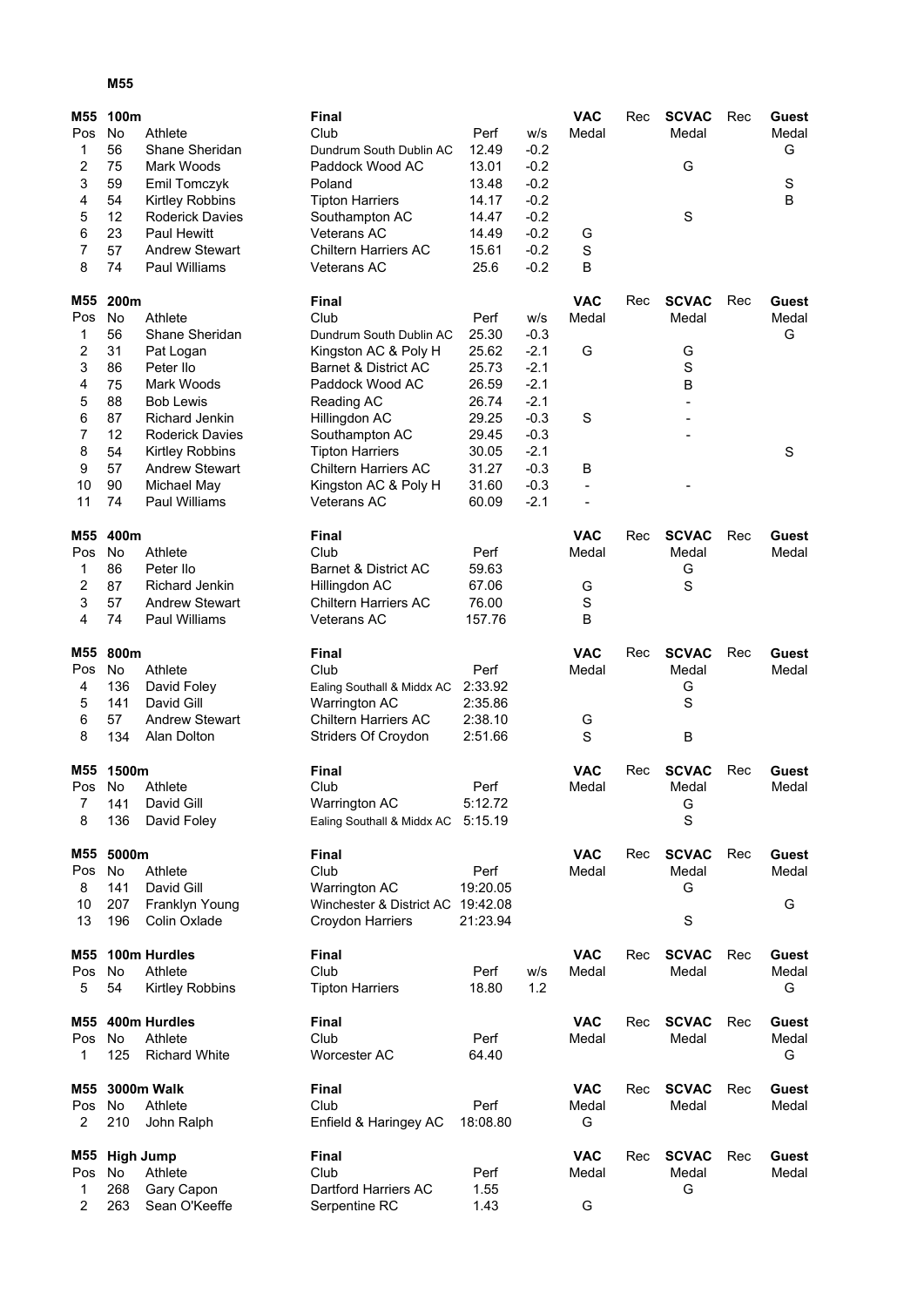| M55        |                | <b>Long Jump</b>              | <b>Final</b>                                  |                      |        | <b>VAC</b>  | Rec | <b>SCVAC</b> | Rec | Guest |
|------------|----------------|-------------------------------|-----------------------------------------------|----------------------|--------|-------------|-----|--------------|-----|-------|
| Pos        | No             | Athlete                       | Club                                          | Perf                 | w/s    | Medal       |     | Medal        |     | Medal |
| 1          | 59             | Emil Tomczyk                  | Poland                                        | 4.94                 | 1.9    | G           |     |              |     |       |
| M55        |                | <b>Triple Jump</b>            | Final                                         |                      |        | <b>VAC</b>  | Rec | <b>SCVAC</b> | Rec | Guest |
| Pos        | No             | Athlete                       | Club                                          | Perf                 | w/s    | Medal       |     | Medal        |     | Medal |
| 1          | 59             | Emil Tomczyk                  | Poland                                        | 9.71                 | 1.1    | G           |     |              |     |       |
| 2          | 280            | David Shields                 | Reading AC                                    | 9.08                 | 2.7    | S           |     |              |     |       |
| M55        | <b>Shot</b>    |                               | <b>Final</b>                                  |                      |        | <b>VAC</b>  | Rec | <b>SCVAC</b> | Rec | Guest |
| Pos        | No             | Athlete                       | Club                                          | Perf                 |        | Medal       |     | Medal        |     | Medal |
| 1          | 227            | Michael Hausler               | Cambridge & Coleridge AC                      | 11.34                |        |             |     |              |     | G     |
| 2          | 212            | Nick Barton                   | <b>SCVAC</b>                                  | 10.16                |        |             |     | G            |     |       |
| 3          | 263            | Sean O'Keeffe                 | Serpentine RC                                 | 8.49                 |        | G           |     |              |     |       |
| 4          | 74             | Paul Williams                 | <b>Veterans AC</b>                            | 4.75                 |        | $\mathbf S$ |     |              |     |       |
| M55        | <b>Discus</b>  |                               | <b>Final</b>                                  |                      |        | <b>VAC</b>  | Rec | <b>SCVAC</b> | Rec | Guest |
| Pos        | <b>No</b>      | Athlete                       | Club                                          | Perf                 |        | Medal       |     | Medal        |     | Medal |
| 1          | 212            | <b>Nick Barton</b>            | <b>SCVAC</b>                                  | 37.39                |        |             |     | G            |     |       |
| 2          | 227            | Michael Hausler               | Cambridge & Coleridge AC                      | 31.70                |        | G           |     |              |     |       |
| M55        | Hammer         |                               | <b>Final</b>                                  |                      |        | <b>VAC</b>  | Rec | <b>SCVAC</b> | Rec | Guest |
| Pos        | <b>No</b>      | Athlete                       | Club                                          | Perf                 |        | Medal       |     | Medal        |     | Medal |
| 1          | 212            | Nick Barton                   | <b>SCVAC</b>                                  | 29.01                |        |             |     | G            |     |       |
| M55        | <b>Javelin</b> |                               | <b>Final</b>                                  |                      |        | <b>VAC</b>  | Rec | <b>SCVAC</b> | Rec | Guest |
| Pos        | No             | Athlete                       | Club                                          | Perf                 |        | Medal       |     | Medal        |     | Medal |
| 1          | 212            | <b>Nick Barton</b>            | <b>SCVAC</b>                                  | 35.39                |        |             |     | G            |     |       |
| 2          | 227            | Michael Hausler               | Cambridge & Coleridge AC                      | 33.43                |        | G           |     |              |     |       |
| 3          | 265            | <b>Charles Scouller</b>       | Winchester & District AC                      | 26.20                |        | S           |     |              |     |       |
| 4          | 263            | Sean O'Keeffe                 | Serpentine RC                                 | 20.70                |        | B           |     |              |     |       |
|            | <b>M60</b>     |                               |                                               |                      |        |             |     |              |     |       |
| M60        | 100m           |                               | <b>Final</b>                                  |                      |        | <b>VAC</b>  | Rec | <b>SCVAC</b> | Rec | Guest |
| Pos        | No             | Athlete                       | Club                                          | Perf                 | W/S    | Medal       |     | Medal        |     | Medal |
| 1          | 48             | <b>Tom Phillips</b>           | Blackheath & Bromley H AC                     | 13.25                | $-1.7$ |             |     | G            |     |       |
| 2          | 18             | <b>Wally Franklyn</b>         | Reading AC                                    | 13.73                | $-1.7$ | G           |     | S            |     |       |
| 3          | 46             | Alan Perry                    | <b>Harrow AC</b>                              | 14.86                | $-1.7$ | S           |     |              |     |       |
| 4          | 40             | Peter Morgan                  | Eastbourne Rovers AC                          | 16.23                | $-1.7$ | B           |     |              |     |       |
| <b>M60</b> | 200m           |                               | Final                                         |                      |        | <b>VAC</b>  | Rec | <b>SCVAC</b> | Rec | Guest |
| Pos        | No             | Athlete                       | Club                                          | Perf                 | w/s    | Medal       |     | Medal        |     | Medal |
| 1          | 48             | <b>Tom Phillips</b>           | Blackheath & Bromley H AC                     | 27.56                | $-0.8$ |             |     | G            |     |       |
| 2          | 46             | Alan Perry                    | Harrow AC                                     | 31.67                | $-0.8$ | G           |     |              |     |       |
| 3          | 92             | <b>Edward Skinner</b>         | <b>Tiptree Road Runners</b>                   | 32.59                | $-0.8$ | $\mathbf S$ |     |              |     |       |
| 4          | 40             | Peter Morgan                  | Eastbourne Rovers AC                          | 34.11                | $-0.8$ | B           |     |              |     |       |
| M60        | 400m           |                               | <b>Final</b>                                  |                      |        | <b>VAC</b>  | Rec | <b>SCVAC</b> | Rec | Guest |
| Pos        | No             | Athlete                       | Club                                          | Perf                 |        | Medal       |     | Medal        |     | Medal |
| 3          | 92             | <b>Edward Skinner</b>         | <b>Tiptree Road Runners</b>                   | 74.43                |        | G           |     |              |     |       |
| <b>M60</b> | 800m           |                               | <b>Final</b>                                  |                      |        | <b>VAC</b>  | Rec | <b>SCVAC</b> | Rec | Guest |
| Pos        | No             | Athlete                       | Club                                          | Perf                 |        | Medal       |     | Medal        |     | Medal |
| 1          | 130            | <b>Bob Bradbury</b>           | <b>Woking AC</b>                              | 2:31.65              |        |             |     | G            |     |       |
| 3          | 92             | <b>Edward Skinner</b>         | <b>Tiptree Road Runners</b>                   | 2:53.23              |        | G           |     |              |     |       |
| <b>M60</b> | 1500m          |                               | <b>Final</b>                                  |                      |        | <b>VAC</b>  | Rec | <b>SCVAC</b> | Rec | Guest |
| Pos        | No             | Athlete                       | Club                                          | Perf                 |        | Medal       |     | Medal        |     | Medal |
| 1          | 130            | <b>Bob Bradbury</b>           | <b>Woking AC</b>                              | 5:08.96              |        |             |     | G            |     |       |
| 4          | 168            | Andy Murray                   | <b>Dulwich Runners AC</b>                     | 6:17.10              |        | G           |     |              |     |       |
| M60        | 5000m          |                               | <b>Final</b>                                  |                      |        | <b>VAC</b>  | Rec | <b>SCVAC</b> | Rec | Guest |
| Pos        | No             | Athlete                       | Club                                          | Perf                 |        | Medal       |     | Medal        |     | Medal |
| 7          | 204            | <b>Tom Ulliott</b>            | Brighton & Hove City AC 21:36.54              |                      |        | G           |     |              |     |       |
|            |                |                               |                                               |                      |        |             |     |              |     |       |
| 9<br>10    | 168<br>200     | Andy Murray<br>Robert Sargent | <b>Dulwich Runners AC</b><br><b>Ilford AC</b> | 22:38.16<br>25:12.27 |        | S<br>B      |     |              |     |       |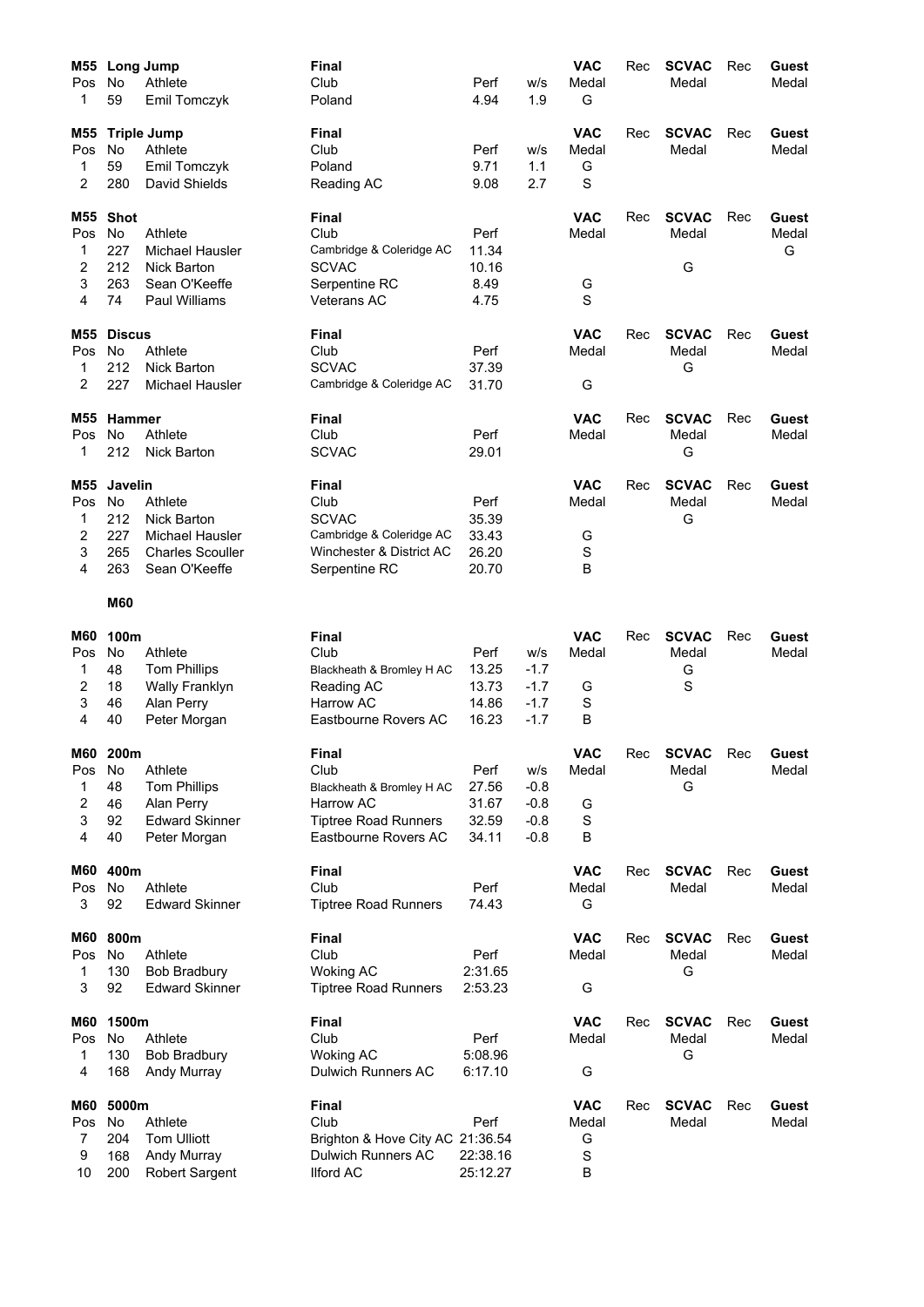| M60        |                   | 100m Hurdles            | Final                                           |                |        | <b>VAC</b>     | Rec        | <b>SCVAC</b>          | Rec | Guest          |
|------------|-------------------|-------------------------|-------------------------------------------------|----------------|--------|----------------|------------|-----------------------|-----|----------------|
| Pos        | No                | Athlete                 | Club                                            | Perf           | w/s    | Medal          |            | Medal                 |     | Medal          |
| 4          | 101               | Rob Sibley              | Medway & Maidstone AC                           | 18.74          | 1.2    |                |            | G                     |     |                |
| 7          | 102               | Duncan Talbot           | Abingdon Amblers AC                             | 21.36          | 1.2    |                |            | S                     |     |                |
|            |                   |                         |                                                 |                |        |                |            |                       |     |                |
| M60<br>Pos | <b>No</b>         | 300m Hurdles<br>Athlete | Final<br>Club                                   | Perf           |        | VAC<br>Medal   | Rec        | <b>SCVAC</b><br>Medal | Rec | Guest<br>Medal |
| 1          | 102               | Duncan Talbot           | Abingdon Amblers AC                             | 57.39          |        |                |            | G                     |     |                |
|            |                   |                         |                                                 |                |        |                |            |                       |     |                |
| M60        | <b>High Jump</b>  |                         | Final                                           |                |        | <b>VAC</b>     | Rec        | <b>SCVAC</b>          | Rec | Guest          |
| Pos        | No                | Athlete                 | Club                                            | Perf           |        | Medal          |            | Medal                 |     | Medal          |
| 1          | 102               | Duncan Talbot           | Abingdon Amblers AC                             | 1.40           |        |                |            | G                     |     |                |
| M60        | <b>Pole Vault</b> |                         | Final                                           |                |        | <b>VAC</b>     | Rec        | <b>SCVAC</b>          | Rec | Guest          |
| Pos        | No                | Athlete                 | Club                                            | Perf           |        | Medal          |            | Medal                 |     | Medal          |
| 1          | 274               | <b>Allan Williams</b>   | Blackheath & Bromley H AC                       | 3.05           |        |                |            | G                     |     |                |
| 2          | 240               | Paul Oakes              | Ashford AC                                      | 2.60           |        |                |            |                       |     | G              |
| M60        | <b>Long Jump</b>  |                         | Final                                           |                |        | <b>VAC</b>     | Rec        | <b>SCVAC</b>          | Rec | Guest          |
| Pos        | No                | Athlete                 | Club                                            | Perf           | w/s    | Medal          |            | Medal                 |     | Medal          |
| 1          | 40                | Peter Morgan            | Eastbourne Rovers AC                            | 3.70           | 0.8    | G              |            |                       |     |                |
| M60        |                   | <b>Triple Jump</b>      | Final                                           |                |        | <b>VAC</b>     | Rec        | <b>SCVAC</b>          | Rec | Guest          |
| Pos        | No.               | Athlete                 | Club                                            | Perf           | w/s    | Medal          |            | Medal                 |     | Medal          |
| 1          | 282               | lan Thomson             | <b>SCVAC</b>                                    | 9.45           | $-0.1$ |                |            | G                     |     |                |
| 2          | 101               | Rob Sibley              | Medway & Maidstone AC                           | 8.53           | 1.6    |                |            | S                     |     |                |
|            |                   |                         |                                                 |                |        |                |            |                       |     |                |
| M60        | <b>Shot</b>       |                         | Final                                           |                |        | <b>VAC</b>     | Rec        | <b>SCVAC</b>          | Rec | Guest          |
| Pos        | <b>No</b>         | Athlete                 | Club                                            | Perf           |        | Medal          |            | Medal                 |     | Medal          |
| 1<br>2     | 240<br>211        | Paul Oakes<br>Mike Bale | Ashford AC<br>Haywards Heath Harriers           | 10.32<br>8.47  |        | G              |            | G                     |     |                |
| 3          | 237               | <b>Timothy Needham</b>  | Nene Valley Harriers                            | 8.10           |        | S              |            |                       |     |                |
|            |                   |                         |                                                 |                |        |                |            |                       |     |                |
| M60        | <b>Discus</b>     |                         | Final                                           |                |        | <b>VAC</b>     | Rec        | <b>SCVAC</b>          | Rec | Guest          |
| Pos        | No                | Athlete                 | Club                                            | Perf           |        | Medal          |            | Medal                 |     | Medal          |
| 1          | 237               | <b>Timothy Needham</b>  | Nene Valley Harriers                            | 33.20          |        | G              |            |                       |     |                |
| 2<br>3     | 211<br>40         | Mike Bale               | Haywards Heath Harriers<br>Eastbourne Rovers AC | 27.48<br>20.82 |        | S              |            | G                     |     |                |
|            |                   | Peter Morgan            |                                                 |                |        |                |            |                       |     |                |
| M60        | Hammer            |                         | Final                                           |                |        | <b>VAC</b>     | Rec        | <b>SCVAC</b>          | Rec | Guest          |
| Pos        | No                | Athlete                 | Club                                            | Perf           |        | Medal          |            | Medal                 |     | Medal          |
| 1          | 211               | Mike Bale               | Haywards Heath Harriers                         | 32.23          |        |                |            | G                     |     |                |
| 2          | 237               | <b>Timothy Needham</b>  | <b>Nene Valley Harriers</b>                     | 30.68          |        | G              |            |                       |     |                |
| M60        | Javelin           |                         | Final                                           |                |        | <b>VAC</b>     | Rec        | <b>SCVAC</b>          | Rec | Guest          |
| Pos        | No                | Athlete                 | Club                                            | Perf           |        | Medal          |            | Medal                 |     | Medal          |
| 1          | 40                | Peter Morgan            | Eastbourne Rovers AC                            | 24.10          |        | G              |            |                       |     |                |
|            | M65               |                         |                                                 |                |        |                |            |                       |     |                |
| M65        | 100m              |                         | Final                                           |                |        | <b>VAC</b>     |            | <b>SCVAC</b>          |     |                |
| Pos        | No                | Athlete                 | Club                                            | Perf           | w/s    | Medal          | Rec        | Medal                 | Rec | Guest<br>Medal |
| 1          | 24                | David Hinds             | Serpentine RC                                   | 14.44          | $-2.2$ | G              |            |                       |     |                |
| 2          | 65                | Derek Wardle            | <b>Veterans AC</b>                              | 14.54          | $-2.2$ | S              |            |                       |     |                |
| 3          | 11                | Tom Clinton             | Unattached                                      | 15.32          | $-2.2$ |                |            |                       |     | G              |
| 4          | 29                | Geoffrey Kitchener      | Sevenoaks AC                                    | 15.56          | $-2.2$ | B              |            |                       |     |                |
| 5          | 52                | <b>Patrick Reynolds</b> | Veterans AC                                     | 18.52          | $-2.2$ | $\blacksquare$ |            |                       |     |                |
| M65        | 200m              |                         | Final                                           |                |        | <b>VAC</b>     | Rec        | <b>SCVAC</b>          | Rec | <b>Guest</b>   |
| Pos        | No                | Athlete                 | Club                                            | Perf           | W/S    | Medal          |            | Medal                 |     | Medal          |
| 1          | 24                | David Hinds             | Serpentine RC                                   | 28.83          | $-2.1$ | G              |            |                       |     |                |
| 2          | 65                | Derek Wardle            | Veterans AC                                     | 29.20          | $-2.1$ | S              |            |                       |     |                |
| 3          | 95                | Roy White               | St Mary's Richmond AC                           | 30.61          | $-2.1$ |                |            | G                     |     |                |
| 4          | 29                | Geoffrey Kitchener      | Sevenoaks AC                                    | 31.57          | $-2.1$ | В              |            |                       |     |                |
| 5          | 11                | Tom Clinton             | Unattached                                      | 32.72          | $-2.1$ |                |            |                       |     | G              |
| M65        | 400m              |                         | Final                                           |                |        | <b>VAC</b>     | Rec        | <b>SCVAC</b>          | Rec | Guest          |
| Pos        | No                | Athlete                 | Club                                            | Perf           |        | Medal          |            | Medal                 |     | Medal          |
| 1          | 33                | Douglas Lucas           | <b>Cambridge Harriers</b>                       | 64.89          |        | G              | <b>CBP</b> |                       |     |                |
| 2          | 24                | David Hinds             | Serpentine RC                                   | 66.92          |        | S              |            |                       |     |                |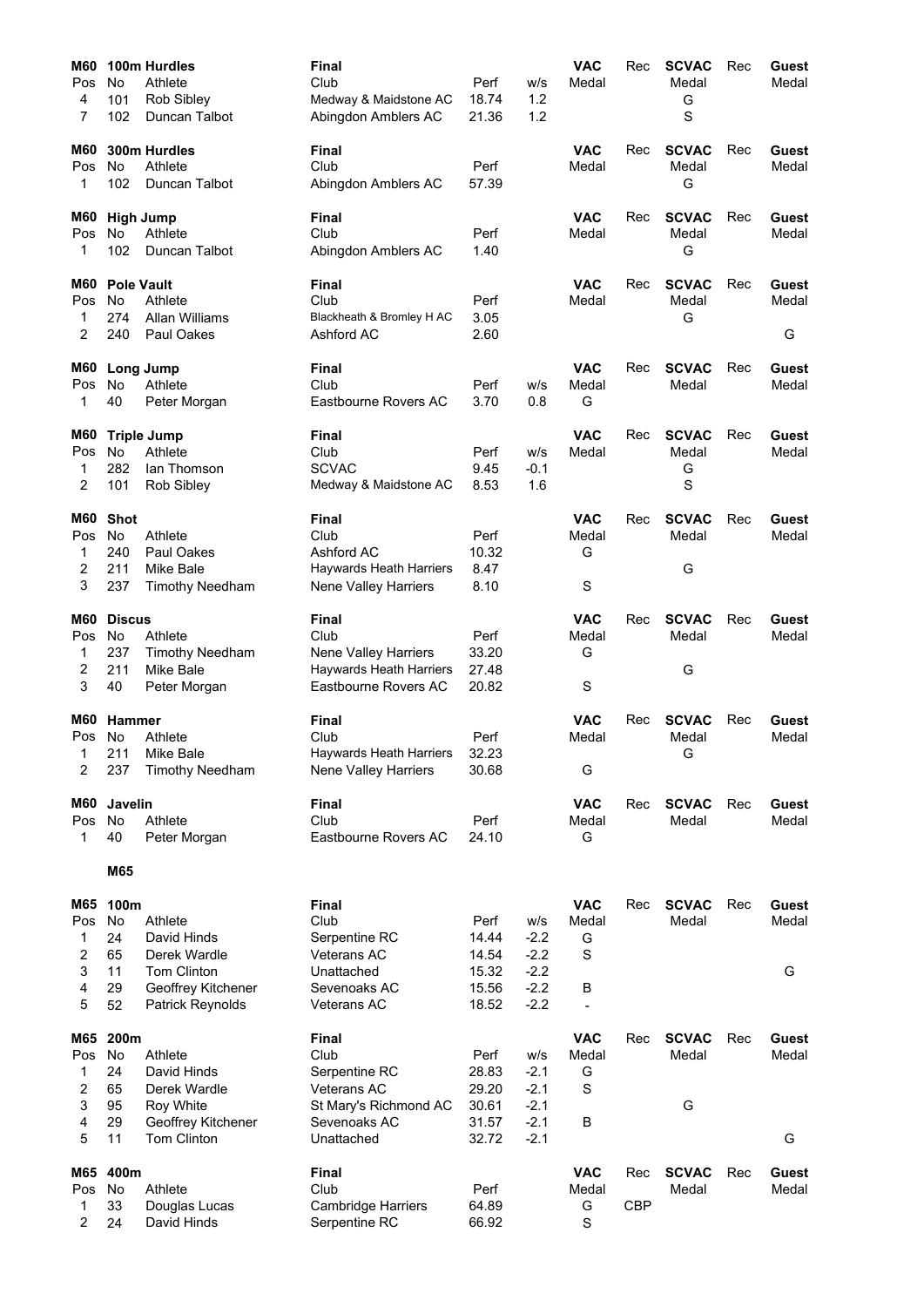| M65    | 800m          |                         | Final                              |          |        | <b>VAC</b>  | Rec | <b>SCVAC</b>  | Rec | <b>Guest</b> |
|--------|---------------|-------------------------|------------------------------------|----------|--------|-------------|-----|---------------|-----|--------------|
| Pos    | No            | Athlete                 | Club                               | Perf     |        | Medal       |     | Medal         |     | Medal        |
| 2      | 114           | <b>Ed Connolly</b>      | Southampton AC                     | 2:38.73  |        | G           |     |               |     |              |
| 4      | 65            | Derek Wardle            | <b>Veterans AC</b>                 | 2:54.06  |        | $\mathbf S$ |     |               |     |              |
| 5      | 150           | <b>Trevor Solomon</b>   | Veterans AC                        | 2:55.37  |        | B           |     |               |     |              |
| 6      | 131           | John Clarke             | Barnet & District AC               | 3:23.29  |        |             |     | G             |     |              |
| M65    | 1500m         |                         | <b>Final</b>                       |          |        | <b>VAC</b>  | Rec | <b>SCVAC</b>  | Rec | Guest        |
| Pos    | No            | Athlete                 | Club                               | Perf     |        | Medal       |     | Medal         |     | Medal        |
| 2      | 150           | <b>Trevor Solomon</b>   | <b>Veterans AC</b>                 | 6:08.87  |        | G           |     |               |     |              |
| 5      | 131           | John Clarke             | <b>Barnet &amp; District AC</b>    | 6:51.33  |        |             |     | G             |     |              |
| 6      | 158           | Alan Davidson           | Liss RC                            | 6:55.90  |        | S           |     | $\mathbf S$   |     |              |
| M65    | 5000m         |                         | <b>Final</b>                       |          |        | <b>VAC</b>  | Rec | <b>SCVAC</b>  | Rec | Guest        |
| Pos    | No            | Athlete                 | Club                               | Perf     |        | Medal       |     | Medal         |     | Medal        |
| 1      | 201           | John Skelton            | Marshall Milton Keynes AC 18:31.13 |          |        |             |     |               |     | G            |
| 2      | 195           | Liam O'Hare             | Barnet & District AC               | 20:49.35 |        | G           |     |               |     |              |
| 3      | 194           | Michael Mann            | <b>Dulwich Runners AC</b>          | 21:10.08 |        | S           |     |               |     |              |
| 12     | 158           | Alan Davidson           | Liss RC                            | 25:03.36 |        | B           |     | G             |     |              |
| M65    |               | <b>High Jump</b>        | <b>Final</b>                       |          |        | <b>VAC</b>  | Rec | <b>SCVAC</b>  | Rec | Guest        |
| Pos    | No            | Athlete                 | Club                               | Perf     |        | Medal       |     | Medal         |     | Medal        |
| 1      | 29            | Geoffrey Kitchener      | Sevenoaks AC                       | 1.15     |        | G           |     |               |     |              |
|        |               |                         |                                    |          |        |             |     |               |     |              |
| M65    |               | Long Jump               | <b>Final</b>                       |          |        | <b>VAC</b>  | Rec | <b>SCVAC</b>  | Rec | Guest        |
| Pos    | <b>No</b>     | Athlete                 | Club                               | Perf     | W/S    | Medal       |     | Medal         |     | Medal        |
| 1      | 95            | Roy White               | St Mary's Richmond AC              | 4.02     | $-0.3$ |             |     | G             |     |              |
| 2      | 52            | Patrick Reynolds        | Veterans AC                        | 2.77     | $-0.6$ | G           |     |               |     |              |
| M65    |               | <b>Triple Jump</b>      | <b>Final</b>                       |          |        | <b>VAC</b>  | Rec | <b>SCVAC</b>  | Rec | Guest        |
| Pos    | No            | Athlete                 | Club                               | Perf     | W/S    | Medal       |     | Medal         |     | Medal        |
| 1      | 52            | <b>Patrick Reynolds</b> | Veterans AC                        | 6.05     | $-0.4$ | G           |     |               |     |              |
| M65    | <b>Shot</b>   |                         | <b>Final</b>                       |          |        | <b>VAC</b>  | Rec | <b>SCVAC</b>  | Rec | Guest        |
| Pos    | No            | Athlete                 | Club                               | Perf     |        | Medal       |     | Medal         |     | Medal        |
| 1      | 225           | <b>Neil Griffin</b>     | Windsor Slough Eton & H AC         | 12.06    |        |             |     | G             |     |              |
| 2      | 213           | John Blackwell          | Nene Valley Harriers               | 10.20    |        | G           |     |               |     |              |
| 3      | 244           | <b>Bunt Scott</b>       | Marshall Milton Keynes AC          | 10.10    |        | S           |     |               |     |              |
| 4      | 52            | Patrick Reynolds        | Veterans AC                        | 6.93     |        | В           |     |               |     |              |
|        | M65 Discus    |                         | <b>Final</b>                       |          |        | <b>VAC</b>  | Rec | <b>SCVAC</b>  | Rec | Guest        |
| Pos No |               | Athlete                 | Club                               | Perf     |        | Medal       |     | Medal         |     | Medal        |
| 1      | 225           | <b>Neil Griffin</b>     | Windsor Slough Eton & H AC         | 41.55    |        |             |     | G             |     |              |
| 2      | 244           | <b>Bunt Scott</b>       | Marshall Milton Keynes AC          | 35.41    |        | G           |     |               |     |              |
| 3      | 213           | John Blackwell          | <b>Nene Valley Harriers</b>        | 33.87    |        | S           |     |               |     |              |
| 4      | 219           | Joe Eastwood            | <b>Walton AC</b>                   | 30.25    |        |             |     | S             |     |              |
| 5      | 52            | Patrick Reynolds        | <b>Veterans AC</b>                 | 20.58    |        | В           |     |               |     |              |
| M65    | <b>Hammer</b> |                         | <b>Final</b>                       |          |        | <b>VAC</b>  | Rec | <b>SCVAC</b>  | Rec | Guest        |
| Pos    | No            | Athlete                 | Club                               | Perf     |        | Medal       |     | Medal         |     | Medal        |
| 1      | 244           | <b>Bunt Scott</b>       | Marshall Milton Keynes AC          | 33.66    |        | G           |     |               |     |              |
| 2      | 213           | John Blackwell          | Nene Valley Harriers               | 31.64    |        | S           |     |               |     |              |
| M65    | Javelin       |                         | Final                              |          |        | <b>VAC</b>  | Rec | <b>SCVAC</b>  | Rec | Guest        |
| Pos    | No            | Athlete                 | Club                               | Perf     |        | Medal       |     | Medal         |     | Medal        |
| 1      | 219           | Joe Eastwood            | <b>Walton AC</b>                   | 34.08    |        |             |     | G             |     |              |
| 2      | 213           | John Blackwell          | Nene Valley Harriers               | 28.90    |        | G           |     |               |     |              |
| 3      | 244           | <b>Bunt Scott</b>       | Marshall Milton Keynes AC          | 28.18    |        | S           |     |               |     |              |
| 4      | 52            | Patrick Reynolds        | Veterans AC                        | 12.27    |        | B           |     |               |     |              |
|        |               |                         |                                    |          |        |             |     |               |     |              |
|        | <b>M70</b>    |                         |                                    |          |        |             |     |               |     |              |
|        | M70 100m      |                         | Final                              |          |        | <b>VAC</b>  |     | Rec SCVAC Rec |     | Guest        |

|        | M70 100m     |                      | Final                             |            |        | VAC   | Rec <b>SCVAC</b> Rec | Guest |
|--------|--------------|----------------------|-----------------------------------|------------|--------|-------|----------------------|-------|
| Pos No |              | Athlete              | Club                              | Perf       | w/s    | Medal | Medal                | Medal |
|        | $1 \quad 42$ | <b>Victor Novell</b> | Southampton AC                    | 14.23      | $-1.5$ |       | G                    |       |
| 2 32   |              | Allan Long           | <b>Herne Hill Harriers</b>        | 14.79 -1.5 |        |       |                      |       |
| 3 72   |              | David Whittaker      | Epsom & Ewell Harriers 17.79 -1.5 |            |        |       |                      |       |
| 4 35   |              | Michael Martineau    | Bromley Veterans AC 18.30         |            | $-1.5$ | в     |                      |       |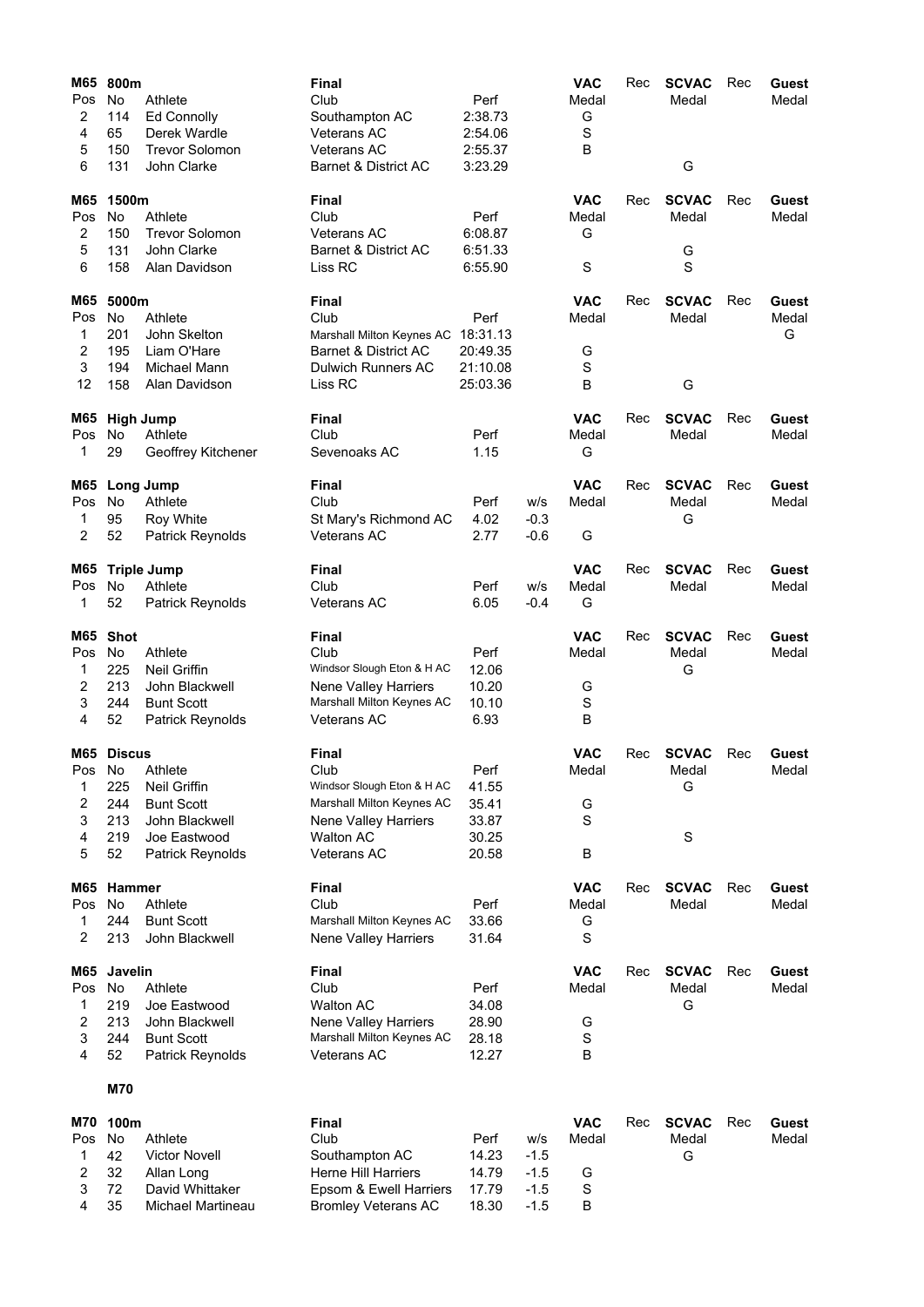| <b>M70</b><br>Pos       | 200m<br>No        | Athlete                               | <b>Final</b><br>Club                              | Perf                 | W/S        | <b>VAC</b><br>Medal | Rec        | <b>SCVAC</b><br>Medal | Rec | Guest<br>Medal |
|-------------------------|-------------------|---------------------------------------|---------------------------------------------------|----------------------|------------|---------------------|------------|-----------------------|-----|----------------|
| 1                       | 42                | <b>Victor Novell</b>                  | Southampton AC                                    | 29.16                | $-0.4$     |                     |            | G                     |     |                |
| 2                       | 79                | <b>Terry Bissett</b>                  | Epsom & Ewell Harriers                            | 30.89                | $-0.4$     | G                   |            | S                     |     |                |
| 3                       | 72<br>81          | David Whittaker<br><b>Terry Casey</b> | Epsom & Ewell Harriers<br><b>Veterans AC</b>      | 37.54<br>dnf         | $-0.4$     | S                   |            |                       |     |                |
|                         |                   |                                       |                                                   |                      |            |                     |            |                       |     |                |
| M70<br>Pos              | 800m<br><b>No</b> | Athlete                               | Final<br>Club                                     | Perf                 |            | <b>VAC</b><br>Medal | Rec        | <b>SCVAC</b><br>Medal | Rec | Guest<br>Medal |
| 1                       | 140               | <b>Peter Giles</b>                    | Hercules Wimbledon AC                             | 2:43.22              |            | G                   | <b>CBP</b> |                       |     |                |
| 3                       | 93                | <b>Richard Somers</b>                 | Epsom & Ewell Harriers                            | 3:07.62              |            | S                   |            |                       |     |                |
| M70                     | 1500m             |                                       | Final                                             |                      |            | <b>VAC</b>          | Rec        | <b>SCVAC</b>          | Rec | Guest          |
| Pos                     | No.               | Athlete                               | Club                                              | Perf                 |            | Medal               |            | Medal                 |     | Medal          |
| 3                       | 171               | Tony Rea                              | Dragons RC (Leeds)                                | 6:15.68              |            |                     |            | G                     |     |                |
| 7                       | 175               | Dennis Williams                       | Hercules Wimbledon AC                             | 7:10.05              |            | G                   |            |                       |     |                |
| M70                     | 5000m             |                                       | Final                                             |                      |            | <b>VAC</b>          | Rec        | <b>SCVAC</b>          | Rec | Guest          |
| Pos                     | No.               | Athlete                               | Club                                              | Perf                 |            | Medal               |            | Medal                 |     | Medal          |
| 7<br>9                  | 157<br>171        | <b>Tony Brackstone</b>                | <b>SCVAC</b>                                      | 22:02.21<br>22:49.34 |            |                     |            | G<br>S                |     |                |
|                         |                   | Tony Rea                              | Dragons RC (Leeds)                                |                      |            |                     |            |                       |     |                |
| M70                     |                   | <b>3000m Walk</b>                     | Final                                             |                      |            | <b>VAC</b>          | Rec        | <b>SCVAC</b>          | Rec | Guest          |
| Pos<br>4                | No.<br>209        | Athlete<br>Peter Hannell              | Club                                              | Perf<br>19:23.24     |            | Medal               |            | Medal<br>G            |     | Medal          |
|                         |                   |                                       | Surrey WC                                         |                      |            | G                   |            |                       |     |                |
| M70                     |                   | <b>High Jump</b>                      | Final                                             |                      |            | <b>VAC</b>          | Rec        | <b>SCVAC</b>          | Rec | Guest          |
| Pos                     | No.               | Athlete                               | Club                                              | Perf                 |            | Medal               |            | Medal                 |     | Medal          |
| 1<br>2                  | 269<br>270        | Allan Cheers<br><b>Richard Parles</b> | Basingstoke & Mid H AC<br><b>Watford Harriers</b> | 1.20<br>1.10         |            | G                   |            | G                     |     |                |
|                         |                   |                                       |                                                   |                      |            |                     |            |                       |     |                |
| M70                     | <b>Pole Vault</b> |                                       | Final                                             |                      |            | <b>VAC</b>          | Rec        | <b>SCVAC</b>          | Rec | Guest          |
| Pos                     | <b>No</b>         | Athlete                               | Club                                              | Perf                 |            | Medal               |            | Medal                 |     | Medal          |
| 1                       | 226               | <b>Brian Harlick</b>                  | Epsom & Ewell Harriers                            | 1.50                 |            | G                   |            |                       |     |                |
| M70                     |                   | Long Jump                             | Final                                             |                      |            | <b>VAC</b>          | Rec        | <b>SCVAC</b>          | Rec | Guest          |
| Pos                     | No                | Athlete                               | Club                                              | Perf                 | w/s        | Medal               |            | Medal                 |     | Medal          |
| 1                       | 32                | Allan Long                            | <b>Herne Hill Harriers</b>                        | 3.85                 | 0.7        | G                   |            |                       |     |                |
| 2<br>3                  | 269<br>84         | Allan Cheers<br>Peter Daw             | Basingstoke & Mid H AC<br>South West Vets AC      | 3.73<br>3.63         | 1.6<br>2.7 | S<br>В              |            |                       |     |                |
| 4                       | 35                | Michael Martineau                     | <b>Bromley Veterans AC</b>                        | 2.91                 | 0.2        |                     |            |                       |     |                |
| M70                     |                   | <b>Triple Jump</b>                    | <b>Final</b>                                      |                      |            | <b>VAC</b>          | Rec        | <b>SCVAC</b>          | Rec | Guest          |
| Pos                     | No                | Athlete                               | Club                                              | Perf                 | w/s        | Medal               |            | Medal                 |     | Medal          |
| 1                       | 32                | Allan Long                            | <b>Herne Hill Harriers</b>                        | 8.16                 | $-0.3$     | G                   |            |                       |     |                |
| 2                       | 267               | Norman Rice                           | Epsom & Ewell Harriers                            | 7.57                 | 0.6        | S                   |            |                       |     |                |
| M70                     | <b>Shot</b>       |                                       | Final                                             |                      |            | <b>VAC</b>          | Rec        | <b>SCVAC</b>          | Rec | Guest          |
| Pos                     | No                | Athlete                               | Club                                              | Perf                 |            | Medal               |            | Medal                 |     | Medal          |
| 1                       | 222               | John Gilbert                          | Invicta East Kent AC                              | 8.94                 |            | G                   |            | G                     |     |                |
| 2<br>3                  | 267<br>226        | Norman Rice<br><b>Brian Harlick</b>   | Epsom & Ewell Harriers<br>Epsom & Ewell Harriers  | 8.84<br>8.23         |            | S<br>B              |            | S                     |     |                |
|                         |                   |                                       |                                                   |                      |            |                     |            |                       |     |                |
| M70                     | <b>Discus</b>     |                                       | Final                                             |                      |            | <b>VAC</b>          | Rec        | <b>SCVAC</b>          | Rec | Guest          |
| Pos<br>1                | No.<br>222        | Athlete<br>John Gilbert               | Club<br>Invicta East Kent AC                      | Perf<br>28.25        |            | Medal<br>G          |            | Medal<br>G            |     | Medal          |
| 2                       | 226               | <b>Brian Harlick</b>                  | Epsom & Ewell Harriers                            | 20.85                |            | S                   |            |                       |     |                |
| M70                     | <b>Hammer</b>     |                                       | Final                                             |                      |            | <b>VAC</b>          | Rec        | <b>SCVAC</b>          | Rec | Guest          |
| Pos                     | No.               | Athlete                               | Club                                              | Perf                 |            | Medal               |            | Medal                 |     | Medal          |
| 1                       | 236               | Christopher Melluish                  | <b>Cambridge Harriers</b>                         | 32.92                |            | G                   |            | G                     |     |                |
| $\overline{\mathbf{c}}$ | 222               | John Gilbert                          | Invicta East Kent AC                              | 31.66                |            | $\mathbf S$         |            | S                     |     |                |
| 3                       | 226               | <b>Brian Harlick</b>                  | Epsom & Ewell Harriers                            | 23.48                |            | B                   |            | B                     |     |                |
| M70                     | Javelin           |                                       | <b>Final</b>                                      |                      |            | <b>VAC</b>          | Rec        | <b>SCVAC</b>          | Rec | Guest          |
| Pos                     | No                | Athlete                               | Club                                              | Perf                 |            | Medal               |            | Medal                 |     | Medal          |
| 1                       | 84                | Peter Daw                             | South West Vets AC                                | 28.82                |            | G                   |            |                       |     |                |
| 2<br>3                  | 222<br>226        | John Gilbert<br><b>Brian Harlick</b>  | Invicta East Kent AC<br>Epsom & Ewell Harriers    | 22.18<br>19.34       |            | S<br>B              |            | G<br>$\blacksquare$   |     |                |
|                         |                   |                                       |                                                   |                      |            |                     |            |                       |     |                |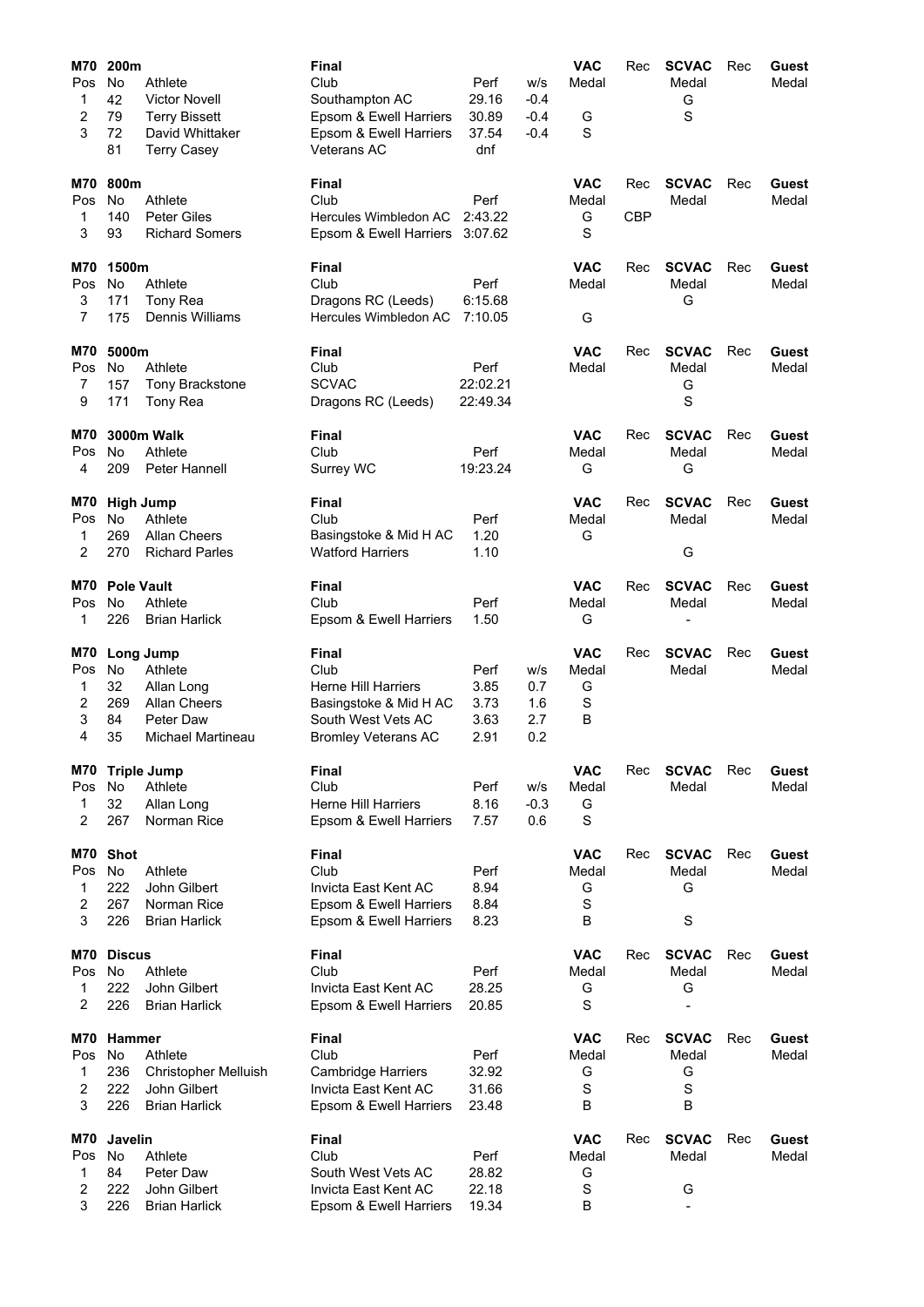## **M75**

| M75<br>Pos<br>3 | 100m<br>No<br>7  | Athlete<br>Roger Bruck          | <b>Final</b><br>Club<br>Barnet & District AC | Perf<br>17.57 | W/S<br>$-2.0$ | <b>VAC</b><br>Medal | Rec        | <b>SCVAC</b><br>Medal<br>G | Rec        | Guest<br>Medal |
|-----------------|------------------|---------------------------------|----------------------------------------------|---------------|---------------|---------------------|------------|----------------------------|------------|----------------|
|                 |                  |                                 |                                              |               |               |                     |            |                            |            |                |
| M75<br>Pos      | 200m<br>No       | Athlete                         | Final<br>Club                                | Perf          | w/s           | <b>VAC</b><br>Medal | Rec        | <b>SCVAC</b><br>Medal      | Rec        | Guest<br>Medal |
| 3               | 7                | Roger Bruck                     | Barnet & District AC                         | 37.09         | $-1.8$        |                     |            | G                          |            |                |
| M75             | 400m             |                                 | Final                                        |               |               | <b>VAC</b>          | Rec        | <b>SCVAC</b>               | Rec        | Guest          |
| Pos             | No               | Athlete                         | Club                                         | Perf          |               | Medal               |            | Medal                      |            | Medal          |
| 1               | 116              | <b>Arthur Kimber</b>            | Dartford Harriers AC                         | 90.56         |               | G                   |            | G                          |            |                |
| M75             | 800m             |                                 | Final                                        |               |               | <b>VAC</b>          | Rec        | <b>SCVAC</b>               | Rec        | Guest          |
| Pos             | No               | Athlete                         | Club                                         | Perf          |               | Medal               |            | Medal                      |            | Medal          |
| 2               | 129              | John Batchelor                  | <b>Ilford AC</b>                             | 2:56.45       |               | G                   | <b>CBP</b> | G                          | <b>CBP</b> |                |
| 5               | 146              | Doug Milsom                     | Hillingdon AC                                | 3:31.17       |               | S                   |            | S                          |            |                |
| M75             | 1500m            |                                 | Final                                        |               |               | <b>VAC</b>          | Rec        | <b>SCVAC</b>               | Rec        | Guest          |
| Pos             | No.              | Athlete                         | Club                                         | Perf          |               | Medal               |            | Medal                      |            | Medal          |
| 1               | 129              | John Batchelor                  | <b>Ilford AC</b>                             | 6:07.03       |               | G                   | CBP        | G                          |            |                |
| 5               | 146              | Doug Milsom                     | Hillingdon AC                                | 6:55.29       |               | S                   |            | S                          |            |                |
| M75             | 5000m            |                                 | Final                                        |               |               | <b>VAC</b>          | Rec        | <b>SCVAC</b>               | Rec        | Guest          |
| Pos             | No               | Athlete                         | Club                                         | Perf          |               | Medal               |            | Medal                      |            | Medal          |
| 16              | 146              | Doug Milsom                     | Hillingdon AC                                | 27:36.22      |               | G                   |            | G                          |            |                |
| M75             |                  | <b>High Jump</b>                | Final                                        |               |               | <b>VAC</b>          | Rec        | <b>SCVAC</b>               | Rec        | Guest          |
| Pos             | No.              | Athlete                         | Club                                         | Perf          |               | Medal               |            | Medal                      |            | Medal          |
| 1               | $\overline{7}$   | Roger Bruck                     | Barnet & District AC                         | 1.15          |               |                     |            | G                          | $=$ CBP    |                |
|                 |                  | M75 Long Jump                   | Final                                        |               |               | <b>VAC</b>          | Rec        | <b>SCVAC</b>               | Rec        | Guest          |
| Pos             | No               | Athlete                         | Club                                         | Perf          | W/S           | Medal               |            | Medal                      |            | Medal          |
| 1               | 7                | Roger Bruck                     | Barnet & District AC                         | 3.06          | 2.6           |                     |            | G                          |            |                |
| M75             | Javelin          |                                 | Final                                        |               |               | <b>VAC</b>          | Rec        | <b>SCVAC</b>               | Rec        | Guest          |
| Pos             | No               | Athlete                         | Club                                         | Perf          |               | Medal               |            | Medal                      |            | Medal          |
| 1               | 257              | <b>Victor Adcock</b>            | City Of Portsmouth AC                        | 27.48         |               |                     |            | G                          |            |                |
|                 | <b>M80</b>       |                                 |                                              |               |               |                     |            |                            |            |                |
|                 | M80 100m         |                                 | Final                                        |               |               | <b>VAC</b>          | Rec        | <b>SCVAC</b>               | Rec        | Guest          |
| Pos             | <b>No</b>        | Athlete                         | Club                                         | Perf          | W/S           | Medal               |            | Medal                      |            | Medal          |
| 4               | 17               | Colin Field                     | <b>Trent Park RC</b>                         | 17.75         | $-2.0$        |                     |            | G                          |            |                |
| 5               | 49               | <b>Richard Pitcairn-Knowles</b> | Sevenoaks AC                                 | 21.75         | $-2.0$        | G                   |            |                            |            |                |
| M80             | 200m             |                                 | <b>Final</b>                                 |               |               | <b>VAC</b>          | Rec        | <b>SCVAC</b>               | Rec        | Guest          |
| Pos             | No               | Athlete                         | Club                                         | Perf          | w/s           | Medal               |            | Medal                      |            | Medal          |
| 5               |                  |                                 |                                              |               |               |                     |            |                            |            |                |
|                 | 17               | <b>Colin Field</b>              | <b>Trent Park RC</b>                         | 40.42         | $-1.8$        |                     |            | G                          | <b>CBP</b> |                |
| M80             | 400m             |                                 | <b>Final</b>                                 |               |               | <b>VAC</b>          | Rec        | <b>SCVAC</b>               | Rec        | Guest          |
| Pos             | No               | Athlete                         | Club                                         | Perf          |               | Medal               |            | Medal                      |            | Medal          |
| 2               | 113              | <b>Cliff Collins</b>            | Veterans AC                                  | 92.18         |               | G                   |            |                            |            |                |
| M80             | 800m             |                                 | Final                                        |               |               | <b>VAC</b>          | Rec        | <b>SCVAC</b>               | Rec        | <b>Guest</b>   |
| Pos             | No               | Athlete                         | Club                                         | Perf          |               | Medal               |            | Medal                      |            | Medal          |
| 4               | 113              | <b>Cliff Collins</b>            | <b>Veterans AC</b>                           | 3:27.66       |               | G                   |            |                            |            |                |
| 6               | 149              | <b>Brian Shave</b>              | <b>Herne Hill Harriers</b>                   | 4:44.74       |               | S                   |            |                            |            |                |
| M80             | 1500m            |                                 | <b>Final</b>                                 |               |               | <b>VAC</b>          | Rec        | <b>SCVAC</b>               | Rec        | <b>Guest</b>   |
| Pos             | No               | Athlete                         | Club                                         | Perf          |               | Medal               |            | Medal                      |            | Medal          |
| 7               | 49               | <b>Richard Pitcairn-Knowles</b> | Sevenoaks AC                                 | 8:53.86       |               | G                   |            | G                          |            |                |
| 9               | 149              | <b>Brian Shave</b>              | <b>Herne Hill Harriers</b>                   | 9:31.48       |               | S                   |            |                            |            |                |
| M80             |                  | <b>Long Jump</b>                | <b>Final</b>                                 |               |               | <b>VAC</b>          | Rec        | <b>SCVAC</b>               | Rec        | <b>Guest</b>   |
| Pos<br>1        | <b>No</b><br>279 | Athlete<br>Colin Sheppard       | Club<br>Basingstoke & Mid H AC               | Perf<br>2.73  | w/s<br>2.0    | Medal<br>G          |            | Medal                      |            | Medal          |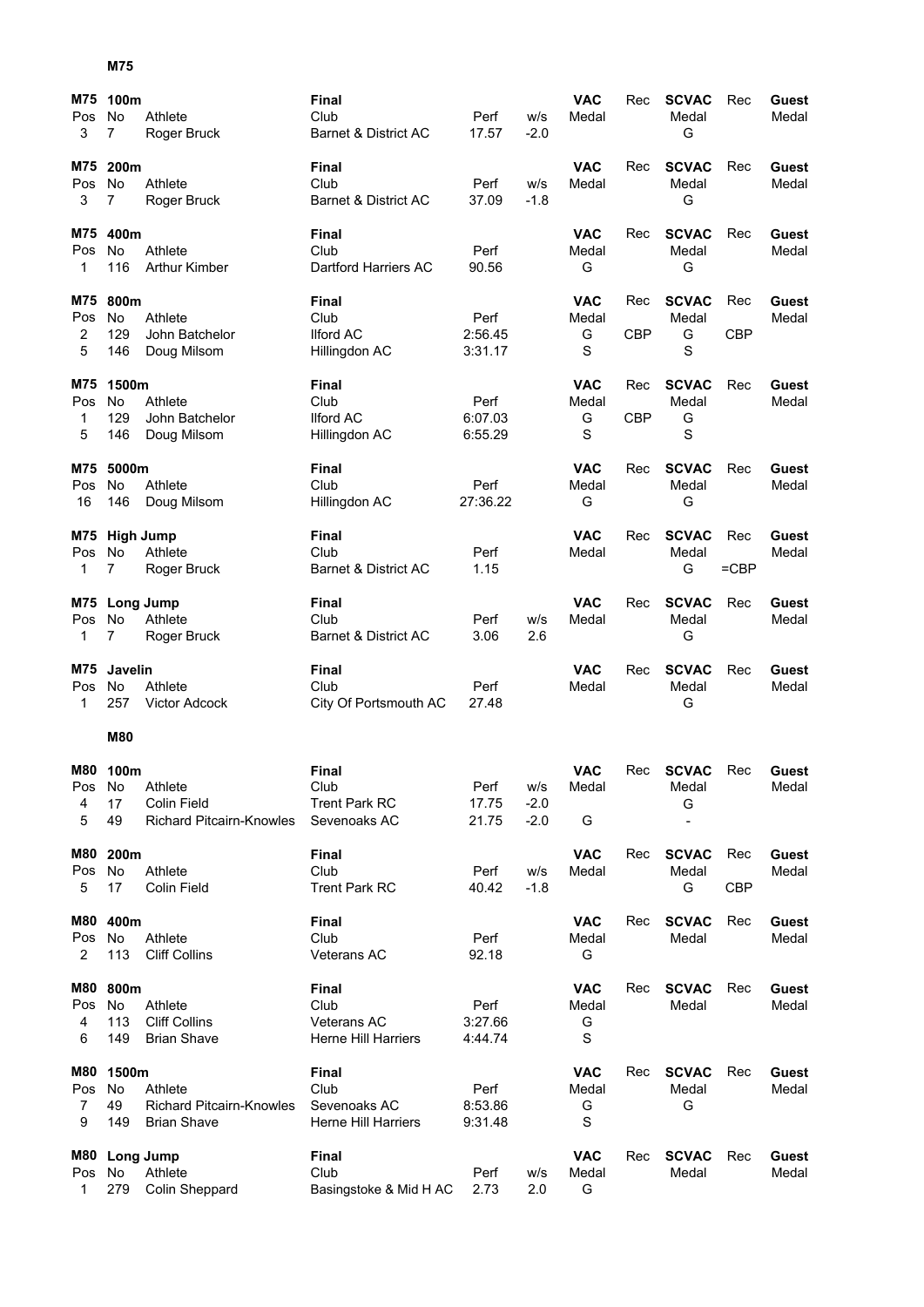| M80<br>Pos<br>1        | No<br>279                             | <b>Triple Jump</b><br>Athlete<br><b>Colin Sheppard</b>                    | <b>Final</b><br>Club<br>Basingstoke & Mid H AC                                                                | Perf<br>5.63                    | w/s<br>1.4              | <b>VAC</b><br>Medal<br>G | Rec                | <b>SCVAC</b><br>Medal           | Rec | Guest<br>Medal        |
|------------------------|---------------------------------------|---------------------------------------------------------------------------|---------------------------------------------------------------------------------------------------------------|---------------------------------|-------------------------|--------------------------|--------------------|---------------------------------|-----|-----------------------|
| M80<br>Pos<br>1        | <b>Shot</b><br>No<br>253              | Athlete<br><b>Clifford Taylor</b>                                         | Final<br>Club<br><b>Veterans AC</b>                                                                           | Perf<br>7.41                    |                         | <b>VAC</b><br>Medal<br>G | Rec                | <b>SCVAC</b><br>Medal           | Rec | Guest<br>Medal        |
| <b>M80</b><br>Pos<br>1 | Hammer<br>No<br>253                   | Athlete<br><b>Clifford Taylor</b>                                         | <b>Final</b><br>Club<br>Veterans AC                                                                           | Perf<br>23.31                   |                         | VAC<br>Medal<br>G        | Rec                | <b>SCVAC</b><br>Medal           | Rec | Guest<br>Medal        |
| M80<br>Pos<br>1        | Javelin<br><b>No</b><br>253           | Athlete<br><b>Clifford Taylor</b>                                         | Final<br>Club<br><b>Veterans AC</b>                                                                           | Perf<br>14.36                   |                         | VAC<br>Medal<br>G        | Rec                | <b>SCVAC</b><br>Medal           | Rec | Guest<br>Medal        |
|                        | M85                                   |                                                                           |                                                                                                               |                                 |                         |                          |                    |                                 |     |                       |
| M85<br>Pos<br>1        | Shot<br>No<br>229                     | Athlete<br>John Kirkham                                                   | <b>Final</b><br>Club<br><b>Veterans AC</b>                                                                    | Perf<br>6.53                    |                         | VAC<br>Medal<br>G        | Rec<br><b>NCBP</b> | <b>SCVAC</b><br>Medal           | Rec | Guest<br>Medal        |
| Pos<br>1               | M85 Discus<br><b>No</b><br>229        | Athlete<br>John Kirkham                                                   | Final<br>Club<br><b>Veterans AC</b>                                                                           | Perf<br>12.50                   |                         | <b>VAC</b><br>Medal<br>G | Rec<br><b>NCBP</b> | <b>SCVAC</b><br>Medal           | Rec | Guest<br>Medal        |
| M85<br>Pos<br>1        | <b>Hammer</b><br><b>No</b><br>229     | Athlete<br>John Kirkham                                                   | <b>Final</b><br>Club<br><b>Veterans AC</b>                                                                    | Perf<br>19.99                   |                         | <b>VAC</b><br>Medal<br>G | Rec<br><b>NCBP</b> | <b>SCVAC</b><br>Medal           | Rec | Guest<br>Medal        |
| M85<br>Pos<br>1        | Javelin<br>No<br>229                  | Athlete<br>John Kirkham                                                   | Final<br>Club<br><b>Veterans AC</b>                                                                           | Perf<br>10.15                   |                         | <b>VAC</b><br>Medal<br>G | Rec<br><b>NCBP</b> | <b>SCVAC</b><br>Medal           | Rec | Guest<br>Medal        |
|                        | <b>W35</b>                            |                                                                           |                                                                                                               |                                 |                         |                          |                    |                                 |     |                       |
| W35<br>Pos<br>2        | 100m<br>No.<br>50                     | Athlete<br>Sharni Raymond                                                 | <b>Final</b><br>Club<br><b>Thames Valley Harriers</b>                                                         | Perf<br>13.74                   | W/S<br>$-0.3$           | VAC<br>Medal             | Rec                | <b>SCVAC</b><br>Medal<br>G      | Rec | Guest<br>Medal        |
| Pos No<br>3<br>4       | W35 200m<br>36<br>50                  | Athlete<br>Susan McLoughlin<br>Sharni Raymond                             | <b>Final</b><br>Club<br><b>Walton AC</b><br>Thames Valley Harriers                                            | Perf<br>26.81<br>28.41          | w/s<br>$-2.5$<br>$-2.5$ | <b>VAC</b><br>Medal<br>G | Rec                | <b>SCVAC</b><br>Medal<br>G      | Rec | Guest<br>Medal        |
| <b>W35</b><br>Pos<br>3 | 1500m<br>No<br>164                    | Athlete<br>Ruth Jones                                                     | <b>Final</b><br>Club<br>Aldershot Farnham & D AC                                                              | Perf<br>5:27.24                 |                         | <b>VAC</b><br>Medal      | Rec                | <b>SCVAC</b><br>Medal<br>G      | Rec | Guest<br>Medal        |
| W35<br>Pos<br>1<br>2   | 5000m<br>No<br>177<br>164             | Athlete<br>Samantha Amend<br>Ruth Jones                                   | <b>Final</b><br>Club<br><b>Belgrave Harriers</b><br>Aldershot Farnham & D AC 19:47.81                         | Perf<br>18:16.67                |                         | <b>VAC</b><br>Medal<br>G | Rec                | <b>SCVAC</b><br>Medal<br>G      | Rec | <b>Guest</b><br>Medal |
| Pos<br>1               | W35 Long Jump<br>No<br>98             | Athlete<br>Lindsay Badman                                                 | <b>Final</b><br>Club<br>Aldershot Farnham & D AC                                                              | Perf<br>3.76                    | w/s<br>1.7              | <b>VAC</b><br>Medal      | Rec                | <b>SCVAC</b><br>Medal           | Rec | Guest<br>Medal        |
| Pos<br>1<br>2<br>3     | W35 Shot<br>No<br>234<br>233<br>238   | Athlete<br>Debbie McCaw<br><b>Heather Mballa</b><br><b>Heather Nelson</b> | <b>Final</b><br>Club<br>Ealing Southall & Middx AC<br>Winchester & District AC<br><b>Oxford University AC</b> | Perf<br>9.75<br>8.18<br>7.44    |                         | <b>VAC</b><br>Medal<br>G | Rec                | <b>SCVAC</b><br>Medal<br>G<br>S | Rec | <b>Guest</b><br>Medal |
| Pos<br>1<br>2<br>3     | W35 Discus<br>No<br>234<br>233<br>238 | Athlete<br>Debbie McCaw<br><b>Heather Mballa</b><br><b>Heather Nelson</b> | <b>Final</b><br>Club<br>Ealing Southall & Middx AC<br>Winchester & District AC<br>Oxford University AC        | Perf<br>30.51<br>27.08<br>26.24 |                         | <b>VAC</b><br>Medal<br>G | Rec                | <b>SCVAC</b><br>Medal<br>G<br>S | Rec | Guest<br>Medal        |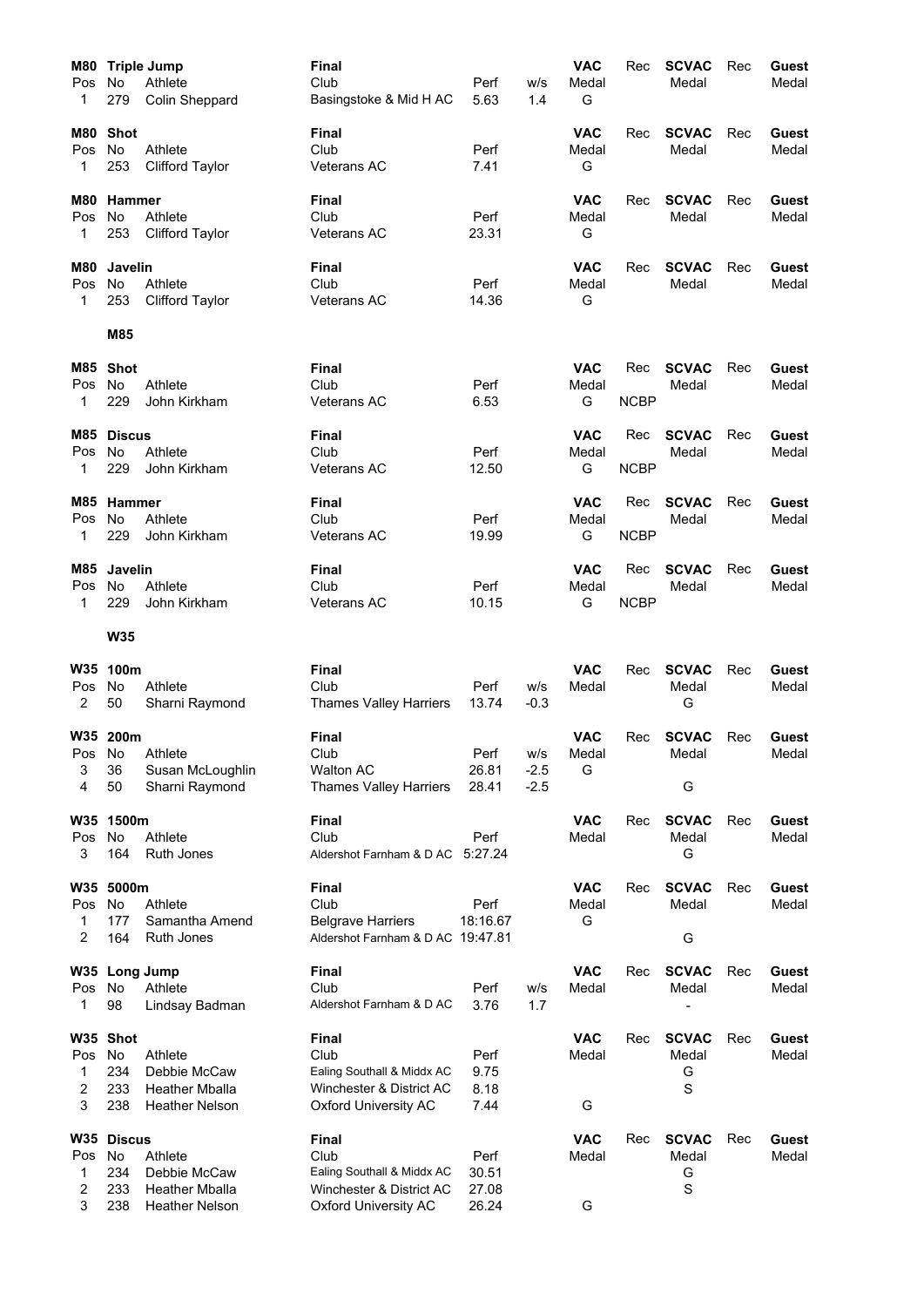| W35            | <b>Hammer</b> |                       | <b>Final</b>                   |                |                  | VAC        | Rec        | <b>SCVAC</b> | Rec        | Guest |
|----------------|---------------|-----------------------|--------------------------------|----------------|------------------|------------|------------|--------------|------------|-------|
| Pos            | No            | Athlete               | Club                           | Perf           |                  | Medal      |            | Medal        |            | Medal |
| 1              | 234           | Debbie McCaw          | Ealing Southall & Middx AC     | 46.66          |                  |            |            | G            |            |       |
| <b>W35</b>     | Javelin       |                       | Final                          |                |                  | <b>VAC</b> | Rec        | <b>SCVAC</b> | Rec        | Guest |
| Pos            | No            | Athlete               | Club                           | Perf           |                  | Medal      |            | Medal        |            | Medal |
| 1              | 233           | <b>Heather Mballa</b> | Winchester & District AC       | 25.09          |                  |            |            | G            |            |       |
| 2              | 234           | Debbie McCaw          | Ealing Southall & Middx AC     | 22.32          |                  |            |            |              |            |       |
|                | W40           |                       |                                |                |                  |            |            |              |            |       |
| <b>W40</b>     | 100m          |                       | <b>Final</b>                   |                |                  | <b>VAC</b> | Rec        | <b>SCVAC</b> | Rec        | Guest |
| Pos            | No            | Athlete               | Club                           | Perf           | W/S              | Medal      |            | Medal        |            | Medal |
| 1<br>3         | 8             | Sarah Burke           | <b>Walton AC</b>               | 13.45<br>14.63 | $-0.3$<br>$-0.3$ | G          | <b>CBP</b> | G            |            |       |
|                | 14            | Sharon Dooley         | Ranelagh Harriers              |                |                  |            |            |              |            |       |
| W40            | 200m          |                       | Final                          |                |                  | <b>VAC</b> | Rec        | <b>SCVAC</b> | Rec        | Guest |
| Pos            | No            | Athlete               | Club                           | Perf           | w/s              | Medal      |            | Medal        |            | Medal |
| 3              | 96            | Sian Williams         | Brighton & Hove City AC        | 32.55          | $-0.7$           |            |            |              |            | G     |
| W40            | 400m          |                       | <b>Final</b>                   |                |                  | <b>VAC</b> | Rec        | <b>SCVAC</b> | Rec        | Guest |
| Pos            | No.           | Athlete               | Club                           | Perf           |                  | Medal      |            | Medal        |            | Medal |
| 1              | 110           | Diana Norman          | Epsom & Ewell Harriers         | 60.29          |                  |            |            | G            |            |       |
| 3              | 112           | Rachel Badham         | <b>West 4 Harriers</b>         | 69.84          |                  | G          |            |              |            |       |
| 4              | 14            | Sharon Dooley         | Ranelagh Harriers              | 70.58          |                  |            |            | S            |            |       |
| W40            | 800m          |                       | Final                          |                |                  | <b>VAC</b> | Rec        | <b>SCVAC</b> | Rec        | Guest |
| Pos            | No            | Athlete               | Club                           | Perf           |                  | Medal      |            | Medal        |            | Medal |
| 1              | 110           | Diana Norman          | Epsom & Ewell Harriers 2:18.28 |                |                  |            |            | G            |            |       |
| W40            | 1500m         |                       | <b>Final</b>                   |                |                  | <b>VAC</b> | Rec        | <b>SCVAC</b> | Rec        | Guest |
| Pos            | <b>No</b>     | Athlete               | Club                           | Perf           |                  | Medal      |            | Medal        |            | Medal |
| 2              | 119           | Nikki Sturzaker       | <b>Herne Hill Harriers</b>     | 5:22.17        |                  | G          |            |              |            |       |
| W40            | 5000m         |                       | Final                          |                |                  | <b>VAC</b> | Rec        | <b>SCVAC</b> | Rec        | Guest |
| Pos            | No            | Athlete               | Club                           | Perf           |                  | Medal      |            | Medal        |            | Medal |
| 4              | 162           | Anoushka Johnson      | Bexley AC                      | 20:32.35       |                  |            |            | G            |            |       |
| W40            |               | 80m Hurdles           | Final                          |                |                  | <b>VAC</b> | Rec        | <b>SCVAC</b> | Rec        | Guest |
| Pos            | No            | Athlete               | Club                           | Perf           | w/s              | Medal      |            | Medal        |            | Medal |
| 1              | 110           | Diana Norman          | Epsom & Ewell Harriers         | 12.41          | $-2.3$           |            |            | G            | <b>CBP</b> |       |
|                |               | W40 400m Hurdles      | Final                          |                |                  | <b>VAC</b> | Rec        | <b>SCVAC</b> | Rec        | Guest |
| Pos            | No            | Athlete               | Club                           | Perf           |                  | Medal      |            | Medal        |            | Medal |
| 2              | 8             | Sarah Burke           | Walton AC                      | 68.44          |                  | G          | <b>CBP</b> |              |            |       |
| <b>W40</b>     |               | 3000m Walk            | <b>Final</b>                   |                |                  | <b>VAC</b> | Rec        | <b>SCVAC</b> | Rec        | Guest |
| Pos            | No            | Athlete               | Club                           | Perf           |                  | Medal      |            | Medal        |            | Medal |
| 1              | 208           | Penelope Cummings     | <b>Herne Hill Harriers</b>     | 17:06.25       |                  |            |            | G            |            |       |
|                | W40 High Jump |                       | Final                          |                |                  | <b>VAC</b> | Rec        | <b>SCVAC</b> | Rec        | Guest |
| Pos            | No.           | Athlete               | Club                           | Perf           |                  | Medal      |            | Medal        |            | Medal |
| $\mathbf{1}$   | 110           | Diana Norman          | Epsom & Ewell Harriers         | 1.60           |                  |            |            | G            | <b>CBP</b> |       |
| W40            |               | Long Jump             | Final                          |                |                  | <b>VAC</b> | Rec        | <b>SCVAC</b> | Rec        | Guest |
| Pos            | No            | Athlete               | Club                           | Perf           | w/s              | Medal      |            | Medal        |            | Medal |
| 1              | 96            | Sian Williams         | Brighton & Hove City AC        | 3.78           | 2.1              | G          |            |              |            |       |
| W40            |               | <b>Triple Jump</b>    | <b>Final</b>                   |                |                  | <b>VAC</b> | Rec        | <b>SCVAC</b> | Rec        | Guest |
| Pos            | No            | Athlete               | Club                           | Perf           | W/S              | Medal      |            | Medal        |            | Medal |
| 1              | 110           | Diana Norman          | Epsom & Ewell Harriers         | 10.87          | 0.6              |            |            | G            | <b>CBP</b> |       |
| 2              | 281           | Eva Gadea             | Unattached                     | 10.40          | $-0.4$           | G          | <b>CBP</b> |              |            |       |
| W40            | <b>Shot</b>   |                       | <b>Final</b>                   |                |                  | <b>VAC</b> | Rec        | <b>SCVAC</b> | Rec        | Guest |
| Pos            | No            | Athlete               | Club                           | Perf           |                  | Medal      |            | Medal        |            | Medal |
| 1              | 110           | Diana Norman          | Epsom & Ewell Harriers         | 10.71          |                  |            |            | G            |            |       |
| $\overline{c}$ | 224           | <b>Tracey Gould</b>   | Ealing Southall & Middx AC     | 7.06           |                  | G          |            |              |            |       |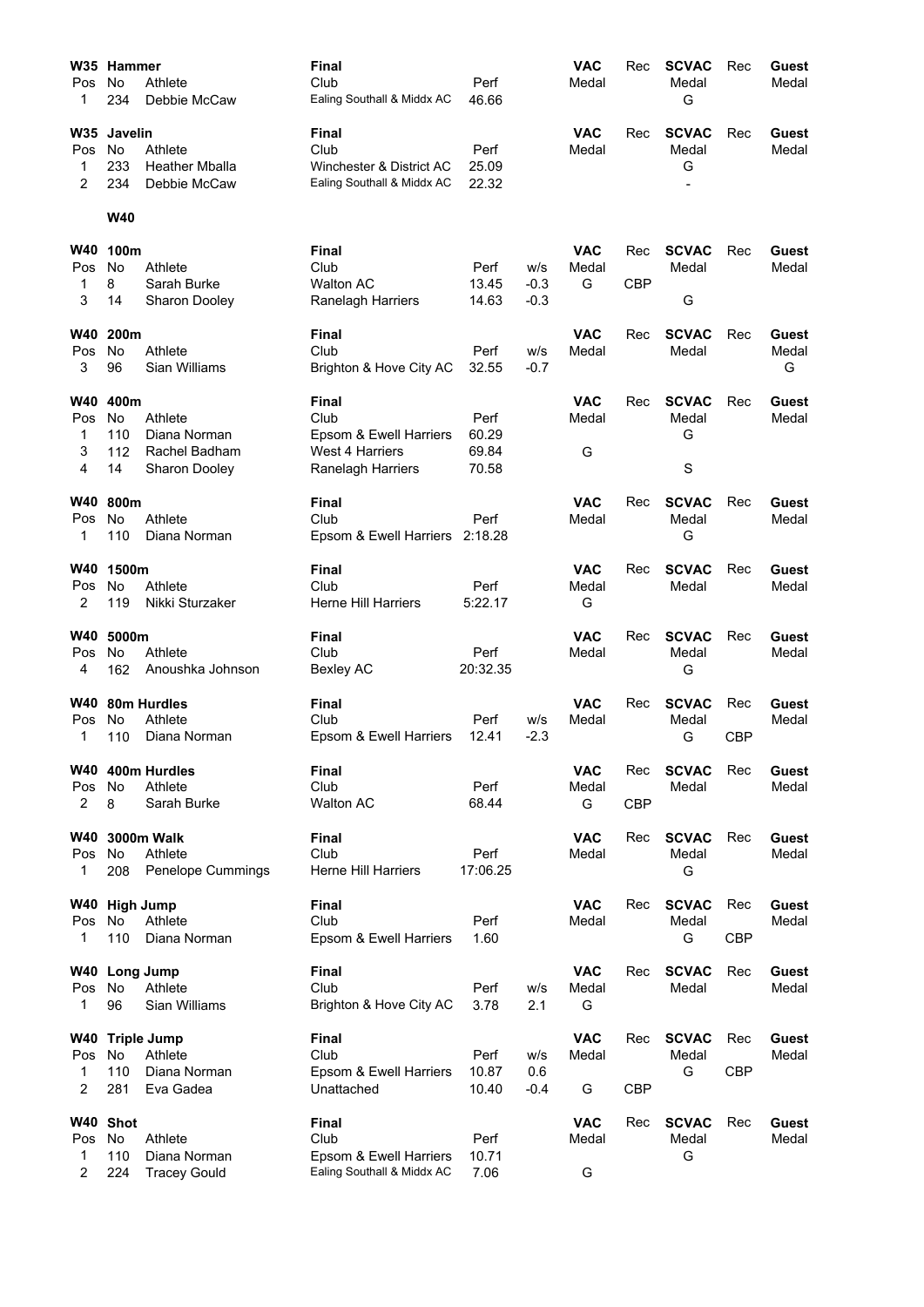| W40        | <b>Discus</b>  |                                          | Final                                        |                |            | <b>VAC</b>          | Rec        | <b>SCVAC</b>          | Rec | Guest          |
|------------|----------------|------------------------------------------|----------------------------------------------|----------------|------------|---------------------|------------|-----------------------|-----|----------------|
| Pos        | No             | Athlete                                  | Club                                         | Perf           |            | Medal               |            | Medal                 |     | Medal          |
| 1<br>2     | 215<br>224     | Jacqueline Cherry<br><b>Tracey Gould</b> | Oxford City AC<br>Ealing Southall & Middx AC | 26.15<br>20.67 |            | G                   |            | G                     |     |                |
| 3          | 230            | Claire Lacey                             | Radley AC                                    | 19.90          |            |                     |            |                       |     |                |
|            |                |                                          |                                              |                |            |                     |            |                       |     |                |
| <b>W40</b> | <b>Hammer</b>  |                                          | Final                                        |                |            | <b>VAC</b>          | Rec        | <b>SCVAC</b>          | Rec | Guest          |
| Pos<br>1   | No<br>224      | Athlete<br><b>Tracey Gould</b>           | Club<br>Ealing Southall & Middx AC           | Perf<br>35.19  |            | Medal<br>G          |            | Medal                 |     | Medal          |
|            |                |                                          |                                              |                |            |                     |            |                       |     |                |
| <b>W40</b> | <b>Javelin</b> |                                          | Final                                        |                |            | <b>VAC</b>          | Rec        | <b>SCVAC</b>          | Rec | Guest          |
| Pos        | <b>No</b>      | Athlete                                  | Club                                         | Perf           |            | Medal               |            | Medal                 |     | Medal          |
| 1          | 110            | Diana Norman                             | Epsom & Ewell Harriers                       | 28.37          |            |                     |            | G                     |     |                |
| 2<br>3     | 230<br>224     | Claire Lacey<br><b>Tracey Gould</b>      | Radley AC<br>Ealing Southall & Middx AC      | 21.11<br>17.99 |            | G                   |            |                       |     |                |
|            |                |                                          |                                              |                |            |                     |            |                       |     |                |
|            | <b>W45</b>     |                                          |                                              |                |            |                     |            |                       |     |                |
| W45        | 100m           |                                          | Final                                        |                |            | <b>VAC</b>          | Rec        | <b>SCVAC</b>          | Rec | Guest          |
| Pos        | No             | Athlete                                  | Club                                         | Perf           | w/s        | Medal               |            | Medal                 |     | Medal          |
| 4          | 4              | Jackie Breslin                           | Radley AC                                    | 15.84          | $-0.3$     |                     |            | G                     |     |                |
| W45        | 800m           |                                          | Final                                        |                |            | <b>VAC</b>          | Rec        | <b>SCVAC</b>          | Rec | Guest          |
| Pos        | No             | Athlete                                  | Club                                         | Perf           |            | Medal               |            | Medal                 |     | Medal          |
| 2          | 132            | Anna Critchlow                           | West 4 Harriers                              | 2:32.63        |            | G                   |            |                       |     |                |
|            |                |                                          |                                              |                |            |                     |            |                       |     |                |
| W45<br>Pos | 5000m<br>No    | Athlete                                  | <b>Final</b><br>Club                         | Perf           |            | <b>VAC</b><br>Medal | Rec        | <b>SCVAC</b><br>Medal | Rec | Guest<br>Medal |
| 6          | 187            | <b>Vikki Filsell</b>                     | Thames Hare & Hounds 21:17.18                |                |            | G                   |            |                       |     |                |
|            |                |                                          |                                              |                |            |                     |            |                       |     |                |
| W45        |                | <b>Long Jump</b>                         | Final                                        |                |            | <b>VAC</b>          | Rec        | <b>SCVAC</b>          | Rec | Guest          |
| Pos<br>1   | No<br>4        | Athlete<br>Jackie Breslin                | Club<br>Radley AC                            | Perf<br>3.72   | W/S<br>1.4 | Medal               |            | Medal<br>G            |     | Medal          |
|            |                |                                          |                                              |                |            |                     |            |                       |     |                |
|            |                | W45 Triple Jump                          | Final                                        |                |            | <b>VAC</b>          | Rec        | <b>SCVAC</b>          | Rec | Guest          |
| Pos        | No             | Athlete<br>Jackie Breslin                | Club                                         | Perf           | w/s        | Medal               |            | Medal                 |     | Medal          |
| 1          | 4              |                                          | Radley AC                                    | 7.71           | 0.9        |                     |            | G                     |     |                |
| W45        | Javelin        |                                          | Final                                        |                |            | <b>VAC</b>          | Rec        | <b>SCVAC</b>          | Rec | Guest          |
| Pos        | No             | Athlete                                  | Club                                         | Perf           |            | Medal               |            | Medal                 |     | Medal          |
| 1          | 264            | <b>Margaret Pope</b>                     | <b>Veterans AC</b>                           | 25.82          |            | G                   | <b>CBP</b> |                       |     |                |
|            | <b>W50</b>     |                                          |                                              |                |            |                     |            |                       |     |                |
| <b>W50</b> | 100m           |                                          | Final                                        |                |            | <b>VAC</b>          |            | <b>SCVAC</b>          |     | Guest          |
| Pos        | No             | Athlete                                  | Club                                         | Perf           | w/s        | Medal               | Rec        | Medal                 | Rec | Medal          |
| 1          | 28             | Kirstin King                             | <b>Bracknell AC</b>                          | 13.77          | 1.3        |                     |            | G                     |     |                |
| 2          | 64             | Michele Wakefield                        | <b>SCVAC</b>                                 | 14.84          | 1.3        |                     |            | $\mathbf S$           |     |                |
| 5          | 5              | <b>Tracey Brockbank</b>                  | Brighton & Hove City AC                      | 16.78          | 1.3        |                     |            | B                     |     |                |
| <b>W50</b> | 200m           |                                          | Final                                        |                |            | <b>VAC</b>          | Rec        | <b>SCVAC</b>          | Rec | Guest          |
| Pos        | <b>No</b>      | Athlete                                  | Club                                         | Perf           | w/s        | Medal               |            | Medal                 |     | Medal          |
| 1          | 28             | Kirstin King                             | <b>Bracknell AC</b>                          | 28.41          | $-0.7$     |                     |            | G                     |     |                |
| 2          | 64             | Michele Wakefield                        | <b>SCVAC</b>                                 | 30.95          | $-0.7$     |                     |            | S                     |     |                |
| W50        | 400m           |                                          | Final                                        |                |            | <b>VAC</b>          | Rec        | <b>SCVAC</b>          | Rec | Guest          |
| Pos        | <b>No</b>      | Athlete                                  | Club                                         | Perf           |            | Medal               |            | Medal                 |     | Medal          |
| 2          | 122            | Lisa Webb                                | Shaftesbury Barnet H                         | 69.07          |            | G                   |            |                       |     |                |
| W50        | 800m           |                                          | Final                                        |                |            | <b>VAC</b>          | Rec        | <b>SCVAC</b>          | Rec | Guest          |
| Pos        | <b>No</b>      | Athlete                                  | Club                                         | Perf           |            | Medal               |            | Medal                 |     | Medal          |
| 3          | 148            | Amanda Rochester                         | Barnet & District AC                         | 2:45.63        |            |                     |            | G                     |     |                |
| 4          | 151            | Patricia Thomas                          | Ealing Southall & Middx AC                   | 3:01.01        |            | G                   |            |                       |     |                |
| W50        | 1500m          |                                          | Final                                        |                |            | <b>VAC</b>          | Rec        | <b>SCVAC</b>          | Rec | Guest          |
| Pos        | No             | Athlete                                  | Club                                         | Perf           |            | Medal               |            | Medal                 |     | Medal          |
| 1          | 122            | Lisa Webb                                | Shaftesbury Barnet H                         | 5:17.28        |            | G                   | <b>CBP</b> |                       |     |                |
| 5          | 155            | Nichola Atkins                           | Kingston AC & Poly H                         | 6:21.36        |            | S                   |            |                       |     |                |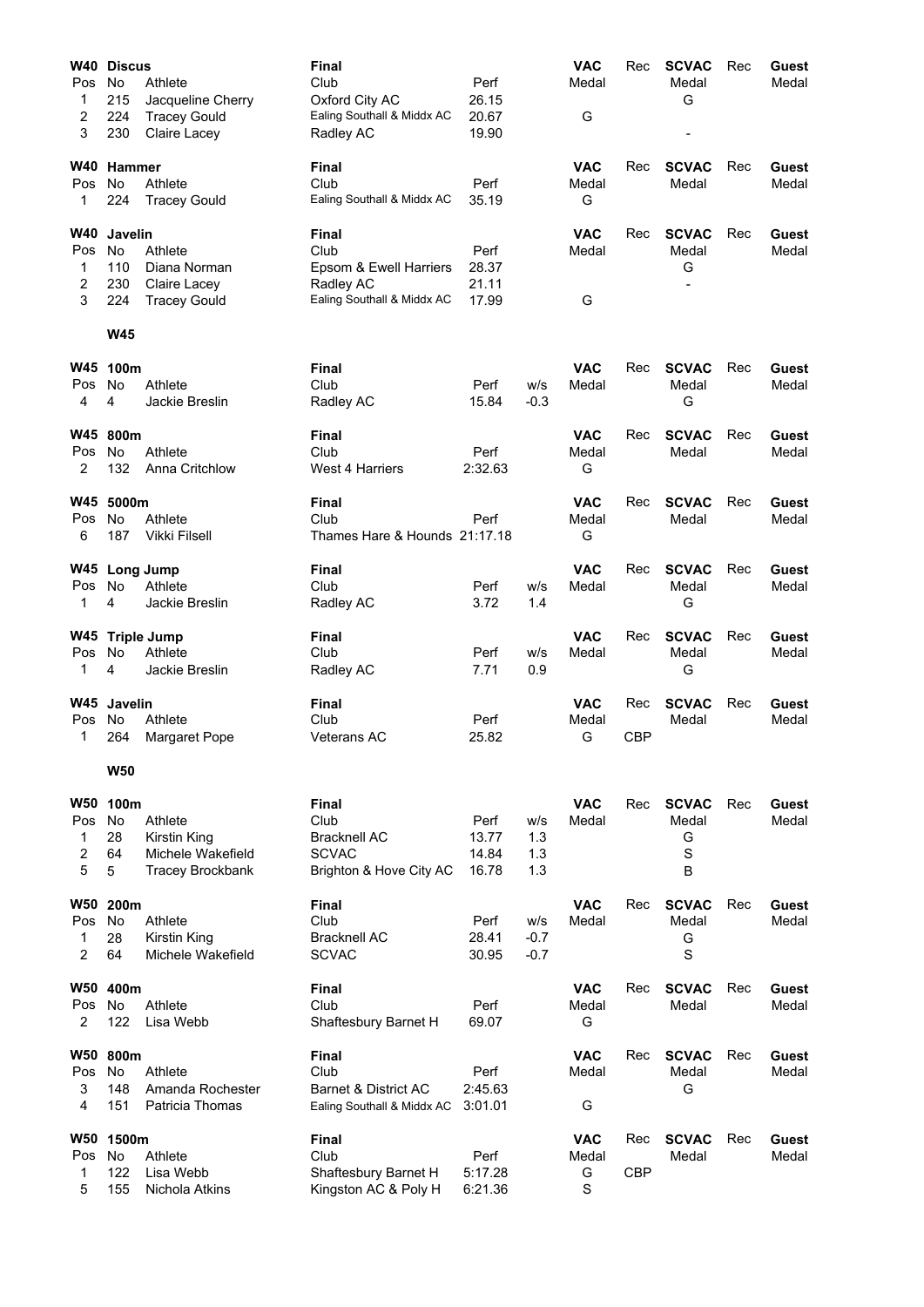| <b>W50</b> | 5000m               |                                         | <b>Final</b>                                                          |                |            | <b>VAC</b>          | Rec        | <b>SCVAC</b>          | Rec | Guest          |
|------------|---------------------|-----------------------------------------|-----------------------------------------------------------------------|----------------|------------|---------------------|------------|-----------------------|-----|----------------|
| Pos        | No                  | Athlete                                 | Club                                                                  | Perf           |            | Medal               |            | Medal                 |     | Medal          |
| 3          | 206                 | Caroline Wood                           | Arena 80 AC                                                           | 20:18.52       |            |                     |            | G                     |     |                |
| 5<br>8     | 203<br>190          | <b>Catherine Ulliott</b><br>Helen Grant | Brighton & Hove City AC 21:07.11<br>Cambridge & Coleridge AC 22:23.08 |                |            | G                   |            |                       |     | G              |
| 11         | 176                 | Sarah Allen                             | <b>Herne Hill Harriers</b>                                            | 25:57.96       |            | $\mathbf S$         |            | $\mathbf S$           |     |                |
|            |                     |                                         |                                                                       |                |            |                     |            |                       |     |                |
| W50        | <b>Long Jump</b>    |                                         | Final                                                                 |                |            | <b>VAC</b>          | Rec        | <b>SCVAC</b>          | Rec | Guest          |
| Pos        | No.                 | Athlete                                 | Club                                                                  | Perf           | w/s        | Medal               |            | Medal                 |     | Medal          |
| 1          | 278                 | Mandy Rowley-Jones                      | Croydon Harriers                                                      | 3.68           | $-1.1$     |                     |            | G                     |     |                |
| W50        |                     | <b>Triple Jump</b>                      | Final                                                                 |                |            | <b>VAC</b>          | Rec        | <b>SCVAC</b>          | Rec | Guest          |
| Pos        | No                  | Athlete                                 | Club                                                                  | Perf           | w/s        | Medal               |            | Medal                 |     | Medal          |
| 1          | 278                 | Mandy Rowley-Jones                      | Croydon Harriers                                                      | 7.95           | 2.1        |                     |            | G                     |     |                |
|            |                     |                                         |                                                                       |                |            |                     |            |                       |     |                |
| W50<br>Pos | <b>Shot</b><br>No   | Athlete                                 | <b>Final</b><br>Club                                                  | Perf           |            | <b>VAC</b><br>Medal | Rec        | <b>SCVAC</b><br>Medal | Rec | Guest<br>Medal |
| 1          | 262                 | Charmaine Johnson                       | Epsom & Ewell Harriers                                                | 10.47          |            | G                   |            |                       |     |                |
| 2          | 239                 | <b>Barbara Norris</b>                   | Windsor Slough Eton & H AC                                            | 10.12          |            | $\mathbf S$         |            |                       |     |                |
| 3          | 256                 | Julie Wilson                            | Reading AC                                                            | 10.01          |            |                     |            | G                     |     |                |
|            |                     |                                         |                                                                       |                |            |                     |            |                       |     |                |
| W50<br>Pos | <b>Discus</b><br>No | Athlete                                 | <b>Final</b><br>Club                                                  | Perf           |            | <b>VAC</b><br>Medal | Rec        | <b>SCVAC</b><br>Medal | Rec | Guest<br>Medal |
| 1          | 239                 | <b>Barbara Norris</b>                   | Windsor Slough Eton & H AC                                            | 32.00          |            | G                   | <b>CBP</b> |                       |     |                |
| 2          | 256                 | Julie Wilson                            | Reading AC                                                            | 29.07          |            |                     |            | G                     |     |                |
|            |                     |                                         |                                                                       |                |            |                     |            |                       |     |                |
| W50        | Hammer              |                                         | Final                                                                 |                |            | <b>VAC</b>          | Rec        | <b>SCVAC</b>          | Rec | Guest          |
| Pos        | No                  | Athlete                                 | Club                                                                  | Perf           |            | Medal               |            | Medal                 |     | Medal          |
| 1          | 239                 | <b>Barbara Norris</b>                   | Windsor Slough Eton & H AC                                            | 46.59          |            | G                   | <b>CBP</b> |                       |     |                |
| 2          | 256                 | Julie Wilson                            | Reading AC                                                            | 34.73          |            |                     |            | G                     |     |                |
| 3<br>4     | 255<br>5            | Kim Weir                                | St Mary's Richmond AC                                                 | 33.99<br>17.41 |            | $\mathbf S$         |            |                       |     |                |
|            |                     | <b>Tracey Brockbank</b>                 | Brighton & Hove City AC                                               |                |            |                     |            |                       |     |                |
| <b>W50</b> | <b>Javelin</b>      |                                         | Final                                                                 |                |            | <b>VAC</b>          | Rec        | <b>SCVAC</b>          | Rec | Guest          |
| Pos        | No.                 | Athlete                                 | Club                                                                  | Perf           |            | Medal               |            | Medal                 |     | Medal          |
| 1          | 239                 | Barbara Norris                          | Windsor Slough Eton & H AC                                            | 26.50          |            | G                   |            |                       |     |                |
| 2          | 262                 | Charmaine Johnson                       | Epsom & Ewell Harriers                                                | 22.02          |            | $\mathbf S$         |            |                       |     |                |
| 3          | 256                 | Julie Wilson                            | Reading AC                                                            | 20.40          |            |                     |            | G                     |     |                |
| 4          | 5                   | <b>Tracey Brockbank</b>                 | Brighton & Hove City AC                                               | 20.10          |            |                     |            | S                     |     |                |
|            | <b>W55</b>          |                                         |                                                                       |                |            |                     |            |                       |     |                |
|            |                     |                                         |                                                                       |                |            |                     |            |                       |     |                |
|            | W55 100m            |                                         | Final<br>Club                                                         |                |            | <b>VAC</b>          | Rec        | <b>SCVAC</b>          | Rec | Guest          |
| Pos<br>3   | No<br>15            | Athlete<br><b>Teresa Eades</b>          | Dartford Harriers AC                                                  | Perf<br>15.61  | W/S<br>1.3 | Medal               |            | Medal<br>G            |     | Medal          |
| 4          | 45                  | Lesley Parsons                          | Veterans AC                                                           | 15.97          | 1.3        | G                   |            |                       |     |                |
|            |                     |                                         |                                                                       |                |            |                     |            |                       |     |                |
|            | W55 200m            |                                         | Final                                                                 |                |            | <b>VAC</b>          | Rec        | <b>SCVAC</b>          | Rec | Guest          |
| Pos        | No                  | Athlete                                 | Club                                                                  | Perf           | W/S        | Medal               |            | Medal                 |     | Medal          |
| 4          | 45                  | Lesley Parsons                          | Veterans AC                                                           | 33.13          | $-0.7$     | G                   |            |                       |     |                |
|            | W55 400m            |                                         | Final                                                                 |                |            | <b>VAC</b>          | Rec        | <b>SCVAC</b>          | Rec | Guest          |
| Pos        | No                  | Athlete                                 | Club                                                                  | Perf           |            | Medal               |            | Medal                 |     | Medal          |
| 2          | 45                  | Lesley Parsons                          | Veterans AC                                                           | 77.79          |            | G                   |            |                       |     |                |
|            |                     |                                         |                                                                       |                |            |                     |            |                       |     |                |
| W55<br>Pos | 1500m<br>No         | Athlete                                 | <b>Final</b><br>Club                                                  | Perf           |            | <b>VAC</b><br>Medal | Rec        | <b>SCVAC</b><br>Medal | Rec | Guest<br>Medal |
| 4          | 163                 | Carol Jones                             | Ealing Southall & Middx AC                                            | 6:13.19        |            | G                   |            |                       |     |                |
|            |                     |                                         |                                                                       |                |            |                     |            |                       |     |                |
|            | W55 5000m           |                                         | <b>Final</b>                                                          |                |            | <b>VAC</b>          | Rec        | <b>SCVAC</b>          | Rec | Guest          |
| Pos        | No                  | Athlete                                 | Club                                                                  | Perf           |            | Medal               |            | Medal                 |     | Medal          |
| 4          | 191                 | Jenny Hughes                            | Arena 80 AC                                                           | 21:37.37       |            |                     |            | G                     |     |                |
| 11         | 181                 | Fiona Bishop                            | <b>Woking AC</b>                                                      | 24:53.01       |            | G                   |            |                       |     |                |
|            |                     | W55 80m Hurdles                         | Final                                                                 |                |            | <b>VAC</b>          | Rec        | <b>SCVAC</b>          | Rec | Guest          |
| Pos        | No                  | Athlete                                 | Club                                                                  | Perf           | w/s        | Medal               |            | Medal                 |     | Medal          |
| 2          | 106                 | Jane Horder                             | Cheltenham & County H                                                 | 13.60          | $-2.3$     |                     |            |                       |     | G              |
| 3          | 82                  | Gaye Clarke                             | <b>Ryston Runners AC</b>                                              | 14.86          | $-2.3$     |                     |            |                       |     | $\mathbf S$    |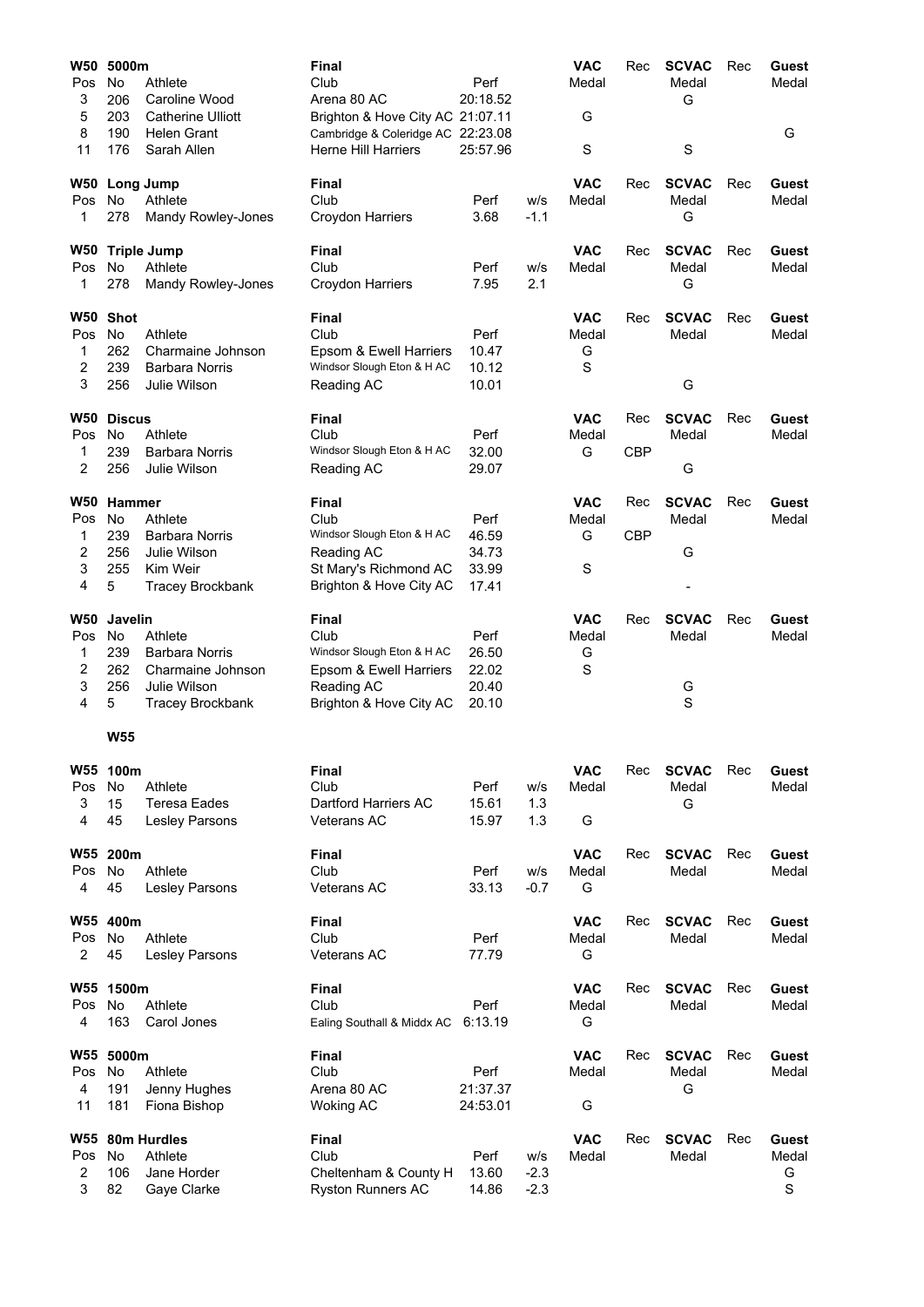| W55        |                   | 3000m Walk            | <b>Final</b>              |          |        | <b>VAC</b>  | Rec | <b>SCVAC</b> | Rec | Guest |
|------------|-------------------|-----------------------|---------------------------|----------|--------|-------------|-----|--------------|-----|-------|
| Pos        | No                | Athlete               | Club                      | Perf     |        | Medal       |     | Medal        |     | Medal |
| 3          | 181               | Fiona Bishop          | <b>Woking AC</b>          | 18:56.98 |        | G           |     |              |     |       |
| W55        | <b>High Jump</b>  |                       | Final                     |          |        | <b>VAC</b>  | Rec | <b>SCVAC</b> | Rec | Guest |
| Pos        | <b>No</b>         | Athlete               | Club                      | Perf     |        | Medal       |     | Medal        |     | Medal |
| 1          | 82                | Gaye Clarke           | <b>Ryston Runners AC</b>  | 1.27     |        |             |     |              |     | G     |
| 2          | 15                | Teresa Eades          | Dartford Harriers AC      | 1.27     |        |             |     | G            |     |       |
| 3          | 109               | Lucy Moore-Fox        | <b>Veterans AC</b>        | 1.15     |        | G           |     |              |     |       |
| W55        | <b>Pole Vault</b> |                       | <b>Final</b>              |          |        | <b>VAC</b>  | Rec | <b>SCVAC</b> | Rec | Guest |
| Pos        | <b>No</b>         | Athlete               | Club                      | Perf     |        | Medal       |     | Medal        |     | Medal |
| 1          | 15                | <b>Teresa Eades</b>   | Dartford Harriers AC      | 2.50     |        |             |     | G            |     |       |
| W55        |                   | <b>Long Jump</b>      | Final                     |          |        | <b>VAC</b>  | Rec | <b>SCVAC</b> | Rec | Guest |
| Pos        | <b>No</b>         | Athlete               | Club                      | Perf     | w/s    | Medal       |     | Medal        |     | Medal |
| 1          | 15                | Teresa Eades          | Dartford Harriers AC      | 3.99     | 0.7    |             |     | G            |     |       |
| 2          | 82                | Gaye Clarke           | <b>Ryston Runners AC</b>  | 3.65     | 0.6    | G           |     |              |     |       |
| W55        |                   | <b>Triple Jump</b>    | Final                     |          |        | <b>VAC</b>  | Rec | <b>SCVAC</b> | Rec | Guest |
| Pos        | No                | Athlete               | Club                      | Perf     | W/S    | Medal       |     | Medal        |     | Medal |
| 1          | 15                | <b>Teresa Eades</b>   | Dartford Harriers AC      | 9.12     | 1.2    |             |     | G            |     |       |
|            | W55 Shot          |                       | <b>Final</b>              |          |        | <b>VAC</b>  | Rec | <b>SCVAC</b> | Rec | Guest |
| Pos        | <b>No</b>         | Athlete               | Club                      | Perf     |        | Medal       |     | Medal        |     | Medal |
| 1          | 109               | Lucy Moore-Fox        | <b>Veterans AC</b>        | 8.77     |        | G           |     |              |     |       |
| 2          | 218               | <b>Wendy Dunsford</b> | Epsom & Ewell Harriers    | 7.98     |        |             |     | G            |     |       |
| 3          | 252               | Angela Morgan         | Eastbourne Rovers AC      | 7.29     |        |             |     | S            |     |       |
|            | W55 Discus        |                       | <b>Final</b>              |          |        | <b>VAC</b>  | Rec | <b>SCVAC</b> | Rec | Guest |
| Pos        | No                | Athlete               | Club                      | Perf     |        | Medal       |     | Medal        |     | Medal |
| 1          | 218               | <b>Wendy Dunsford</b> | Epsom & Ewell Harriers    | 22.15    |        |             |     | G            |     |       |
|            | W55 Hammer        |                       | <b>Final</b>              |          |        | <b>VAC</b>  | Rec | <b>SCVAC</b> | Rec | Guest |
| Pos        | No                | Athlete               | Club                      | Perf     |        | Medal       |     | Medal        |     | Medal |
| 1          | 218               | <b>Wendy Dunsford</b> | Epsom & Ewell Harriers    | 29.64    |        |             |     | G            |     |       |
| 2          | 82                | Gaye Clarke           | <b>Ryston Runners AC</b>  | 29.10    |        | G           |     |              |     |       |
| 3          | 109               | Lucy Moore-Fox        | <b>Veterans AC</b>        | 26.84    |        | S           |     |              |     |       |
| 4          | 252               | Angela Morgan         | Eastbourne Rovers AC      | 25.01    |        |             |     | S            |     |       |
|            | <b>W60</b>        |                       |                           |          |        |             |     |              |     |       |
| <b>W60</b> | 100m              |                       | Final                     |          |        | <b>VAC</b>  | Rec | <b>SCVAC</b> | Rec | Guest |
| Pos        | No                | Athlete               | Club                      | Perf     | w/s    | Medal       |     | Medal        |     | Medal |
| 1          | 20                | Helen Godsell         | Blackheath & Bromley H AC | 14.60    | $-1.5$ |             |     | G            |     |       |
| 2          | 61                | Joan Trimble          | Kingston AC & Poly H      | 15.30    | $-1.5$ | G           |     | S            |     |       |
| 3          | 19                | <b>Christine Fry</b>  | Isle Of Wight AC          | 16.61    | $-1.5$ |             |     | B            |     |       |
| 4          | 41                | Anne Nelson           | Epsom & Ewell Harriers    | 16.76    | $-1.5$ | $\mathbf S$ |     |              |     |       |
| 5          | 26                | Hel James             | Serpentine RC             | 17.41    | $-1.5$ | B           |     |              |     |       |
| W60        | 200m              |                       | Final                     |          |        | <b>VAC</b>  | Rec | <b>SCVAC</b> | Rec | Guest |
| Pos        | No                | Athlete               | Club                      | Perf     | w/s    | Medal       |     | Medal        |     | Medal |
| 1          | 20                | Helen Godsell         | Blackheath & Bromley H AC | 31.40    | $-1.6$ |             |     | G            |     |       |
| 2          | 61                | Joan Trimble          | Kingston AC & Poly H      | 33.62    | $-1.6$ | G           |     | $\rm S$      |     |       |
| 3          | 19                | <b>Christine Fry</b>  | Isle Of Wight AC          | 35.03    | $-1.6$ |             |     | В            |     |       |
| 4          | 41                | Anne Nelson           | Epsom & Ewell Harriers    | 35.88    | $-1.6$ | $\mathbf S$ |     |              |     |       |
| 5          | 76                | Fiona Argent          | Medway & Maidstone AC     | 36.79    | $-1.6$ | B           |     |              |     |       |
| W60        | 1500m             |                       | <b>Final</b>              |          |        | <b>VAC</b>  | Rec | <b>SCVAC</b> | Rec | Guest |
| Pos        | No                | Athlete               | Club                      | Perf     |        | Medal       |     | Medal        |     | Medal |
| 2          | 172               | Maggie Statham        | <b>Holland Sports AC</b>  | 6:11.92  |        | G           |     |              |     |       |
| 4          | 159               | Julia Galea           | <b>Ilford AC</b>          | 6:50.77  |        | $\mathbf S$ |     |              |     |       |
| W60        | 5000m             |                       | <b>Final</b>              |          |        | <b>VAC</b>  | Rec | <b>SCVAC</b> | Rec | Guest |
| Pos        | No                | Athlete               | Club                      | Perf     |        | Medal       |     | Medal        |     | Medal |
| 5          | 172               | Maggie Statham        | <b>Holland Sports AC</b>  | 21:42.10 |        | G           |     |              |     |       |
| 10         | 198               | Barbara Ralph         | Chiltern Harriers AC      | 23:13.98 |        |             |     | G            |     |       |
| 15         | 159               | Julia Galea           | <b>Ilford AC</b>          | 26:05.99 |        | S           |     |              |     |       |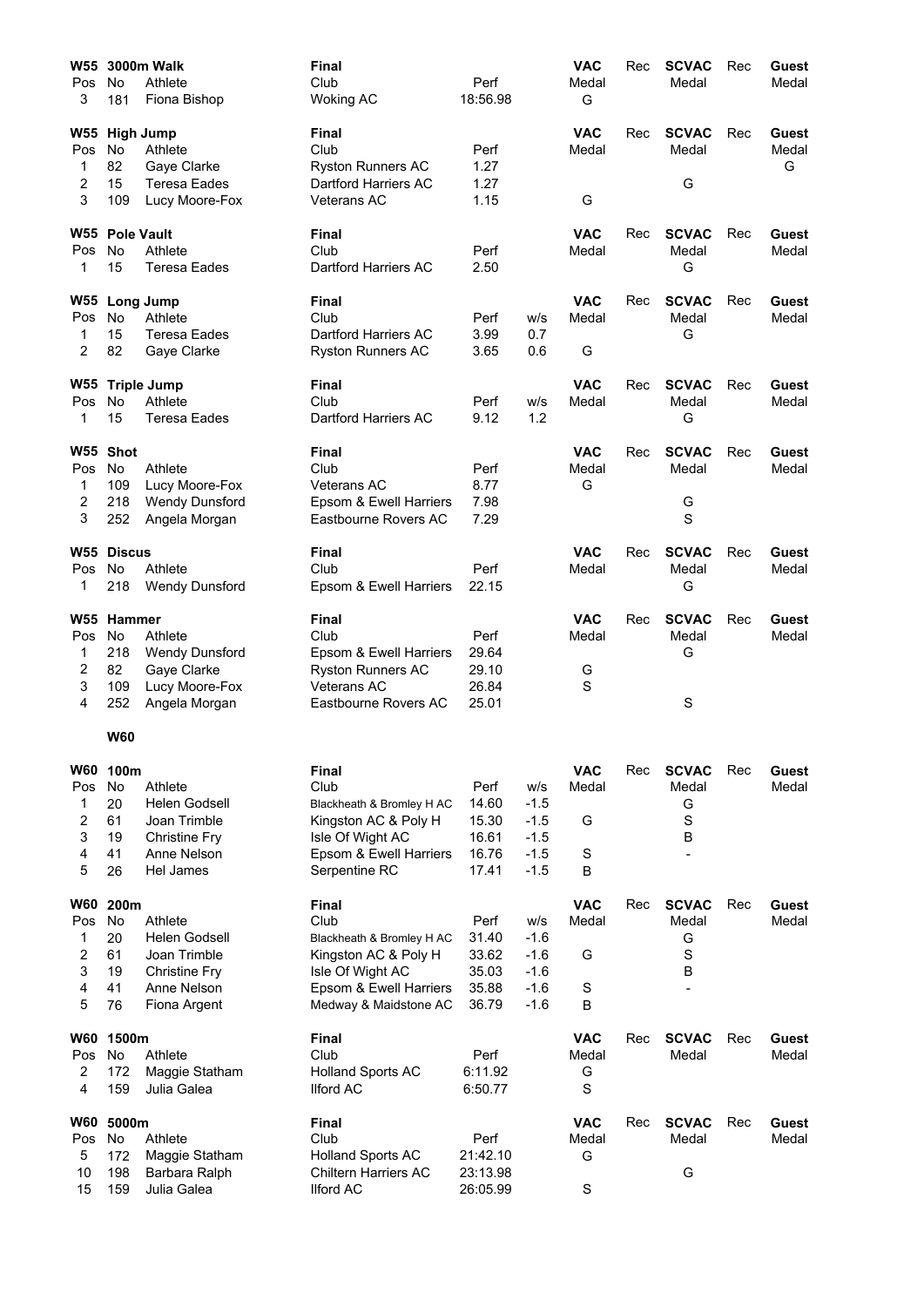| W60        |                 | 300m Hurdles           | Final                           |                 |            | <b>VAC</b>          | Rec        | <b>SCVAC</b>          | Rec        | <b>Guest</b>   |
|------------|-----------------|------------------------|---------------------------------|-----------------|------------|---------------------|------------|-----------------------|------------|----------------|
| Pos        | <b>No</b>       | Athlete                | Club                            | Perf            |            | Medal               |            | Medal                 |            | Medal          |
| 2          | 103             | Lyn Ahmet              | Radley AC                       | 65.02           |            |                     |            | G                     |            |                |
| 3          | 76              | Fiona Argent           | Medway & Maidstone AC           | 66.94           |            | G                   |            |                       |            |                |
| W60        |                 | <b>High Jump</b>       | Final                           |                 |            | <b>VAC</b>          | Rec        | <b>SCVAC</b>          | Rec        | Guest          |
| Pos        | <b>No</b>       | Athlete                | Club                            | Perf            |            | Medal               |            | Medal                 |            | Medal          |
| 1          | 105             | Carole Filer           | City Of Norwich AC              | 1.39            |            |                     |            |                       |            | G              |
| W60        |                 | Long Jump              | <b>Final</b>                    |                 |            | <b>VAC</b>          | Rec        | <b>SCVAC</b>          | Rec        | Guest          |
| Pos        | No              | Athlete                | Club                            | Perf            | w/s        | Medal               |            | Medal                 |            | Medal          |
| 1          | 105             | <b>Carole Filer</b>    | City Of Norwich AC              | 4.43            | 2.1        | G                   | <b>CBP</b> |                       |            |                |
| 2          | 19              | Christine Fry          | Isle Of Wight AC                | 3.54            | 2.6        |                     |            | G                     |            |                |
| 3<br>4     | 103<br>26       | Lyn Ahmet<br>Hel James | Radley AC<br>Serpentine RC      | 3.48<br>2.55    | 2.2<br>1.3 | $\mathbf S$         |            | S                     |            |                |
| W60        |                 | <b>Triple Jump</b>     | Final                           |                 |            | <b>VAC</b>          | Rec        | <b>SCVAC</b>          | Rec        | Guest          |
| Pos        | <b>No</b>       | Athlete                | Club                            | Perf            | w/s        | Medal               |            | Medal                 |            | Medal          |
| 1          | 103             | Lyn Ahmet              | Radley AC                       | 7.78            | $-0.3$     |                     |            | G                     |            |                |
| W60        | <b>Shot</b>     |                        | Final                           |                 |            | <b>VAC</b>          | Rec        | <b>SCVAC</b>          | Rec        | Guest          |
| <b>Pos</b> | No              | Athlete                | Club                            | Perf            |            | Medal               |            | Medal                 |            | Medal          |
| 1          | 248             | Vilma Thompson         | <b>Belgrave Harriers</b>        | 9.37            |            |                     |            | G                     |            |                |
| <b>W60</b> | <b>Discus</b>   |                        | Final                           |                 |            | <b>VAC</b>          | Rec        | <b>SCVAC</b>          | Rec        | Guest          |
| <b>Pos</b> | No              | Athlete                | Club                            | Perf            |            | Medal               |            | Medal                 |            | Medal          |
| 1          | 248             | Vilma Thompson         | <b>Belgrave Harriers</b>        | 19.50           |            |                     |            | G                     |            |                |
|            | W60 Hammer      |                        | <b>Final</b>                    |                 |            | <b>VAC</b>          | Rec        | <b>SCVAC</b>          | Rec        | <b>Guest</b>   |
| Pos        | No              | Athlete                | Club                            | Perf            |            | Medal               |            | Medal                 |            | Medal          |
| 1          | 248             | Vilma Thompson         | <b>Belgrave Harriers</b>        | 28.05           |            |                     |            | G                     |            |                |
| W60        | <b>Javelin</b>  |                        | Final                           |                 |            | <b>VAC</b>          | Rec        | <b>SCVAC</b>          | Rec        | Guest          |
| Pos        | No              | Athlete                | Club                            | Perf            |            | Medal               |            | Medal                 |            | Medal          |
| 1          | 248             | Vilma Thompson         | <b>Belgrave Harriers</b>        | 18.39           |            |                     |            | G                     |            |                |
| 2          | 26              | Hel James              | Serpentine RC                   | 12.46           |            | G                   |            |                       |            |                |
|            | <b>W65</b>      |                        |                                 |                 |            |                     |            |                       |            |                |
| <b>W65</b> | 100m            |                        | Final                           |                 |            | <b>VAC</b>          | Rec        | <b>SCVAC</b>          | Rec        | Guest          |
| Pos        | No              | Athlete                | Club                            | Perf            | w/s        | Medal               |            | Medal                 |            | Medal          |
|            | 71              | Hendricka White        | St Mary's Richmond AC           | 16.20           | $-2.0$     |                     |            | G                     | <b>CBP</b> |                |
| 2          | 16              | <b>Brenda Fee</b>      | Barnet & District AC            | 16.27           | $-2.0$     | G                   |            |                       |            |                |
|            | W65 200m        |                        | <b>Final</b>                    |                 |            | <b>VAC</b>          | Rec        | <b>SCVAC</b>          | Rec        | Guest          |
| Pos        | No              | Athlete                | Club                            | Perf            | w/s        | Medal               |            | Medal                 |            | Medal          |
| 1          | 71              | Hendricka White        | St Mary's Richmond AC           | 34.00           | $-1.8$     |                     |            | G                     |            |                |
| 2          | 16              | <b>Brenda Fee</b>      | Barnet & District AC            | 34.32           | $-1.8$     | G                   |            |                       |            |                |
| 6          | 77              | Ann Bath               | 26.2 RRC                        | 49.52           | $-1.8$     | $\mathbf S$         |            |                       |            |                |
|            | W65 400m        |                        | <b>Final</b>                    |                 |            | <b>VAC</b>          | Rec        | <b>SCVAC</b>          | Rec        | Guest          |
| Pos        | No              | Athlete                | Club                            | Perf            |            | Medal               |            | Medal                 |            | Medal          |
| 1          | 117             | <b>Caroline Marler</b> | Otley AC                        | 74.72           |            |                     |            |                       |            | G              |
| 3          | 16              | Brenda Fee             | Barnet & District AC            | 83.49           |            | G                   | <b>CBP</b> |                       |            |                |
| 5          | 77              | Ann Bath               | 26.2 RRC                        | 115.23          |            | S                   |            |                       |            |                |
|            | W65 800m        |                        | <b>Final</b>                    |                 |            | <b>VAC</b>          | Rec        | <b>SCVAC</b>          | Rec        | Guest          |
| Pos<br>5   | No<br>77        | Athlete<br>Ann Bath    | Club                            | Perf<br>3:54.78 |            | Medal               |            | Medal<br>G            |            | Medal          |
|            |                 |                        | 26.2 RRC                        |                 |            | G                   |            |                       |            |                |
| Pos        | W65 1500m<br>No | Athlete                | <b>Final</b><br>Club            | Perf            |            | <b>VAC</b><br>Medal | Rec        | <b>SCVAC</b><br>Medal | Rec        | Guest<br>Medal |
| 3          | 167             | Margaret Moody         | Basingstoke & Mid H AC 6:26.47  |                 |            | G                   |            |                       |            |                |
| 6          | 77              | Ann Bath               | 26.2 RRC                        | 7:25.16         |            | $\mathbf S$         |            | G                     |            |                |
|            | W65 5000m       |                        | <b>Final</b>                    |                 |            | <b>VAC</b>          | Rec        | <b>SCVAC</b>          | Rec        | Guest          |
| Pos        | No              | Athlete                | Club                            | Perf            |            | Medal               |            | Medal                 |            | Medal          |
| 6          | 202             | Ros Tabor              | <b>Dulwich Runners AC</b>       | 21:57.33        |            | G                   |            |                       |            |                |
| 8          | 167             | Margaret Moody         | Basingstoke & Mid H AC 22:35.96 |                 |            | S                   |            |                       |            |                |
| 13         | 77              | Ann Bath               | 26.2 RRC                        | 25:33.28        |            | B                   |            | G                     |            |                |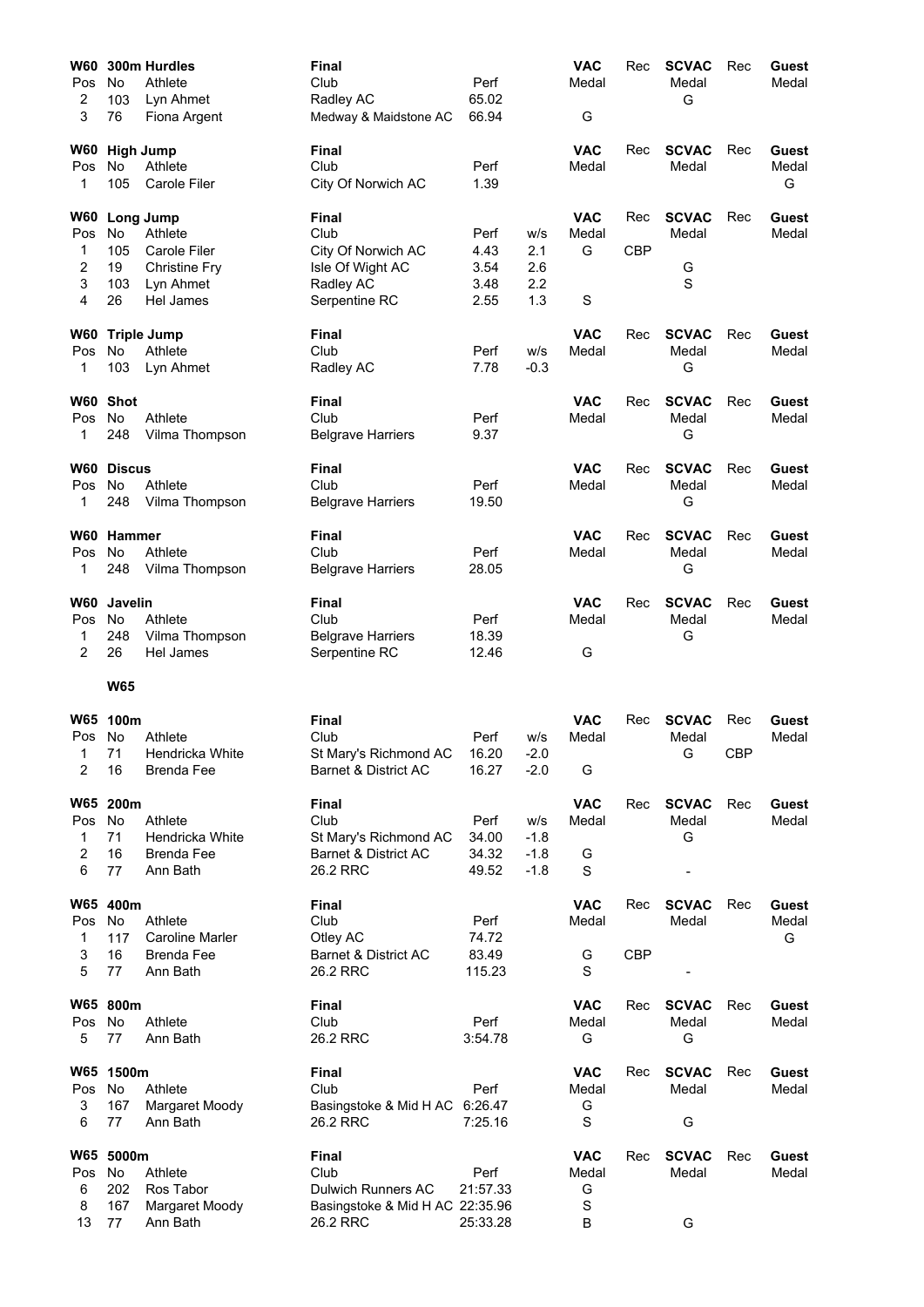|                | W65 High Jump |                      | Final                    |               |        | <b>VAC</b> | Rec         | <b>SCVAC</b>          | Rec         | Guest          |
|----------------|---------------|----------------------|--------------------------|---------------|--------|------------|-------------|-----------------------|-------------|----------------|
| Pos            | No            | Athlete              | Club                     | Perf          |        | Medal      |             | Medal                 |             | Medal          |
| 1              | 108           | <b>Emily McMahon</b> | Enfield & Haringey AC    | 1.15          |        | G          | <b>NCBP</b> | G                     | $=$ CBP     |                |
|                |               | W65 Long Jump        | Final                    |               |        | <b>VAC</b> | Rec         | <b>SCVAC</b>          | Rec         | Guest          |
| Pos            | No            | Athlete              | Club                     | Perf          | w/s    | Medal      |             | Medal                 |             | Medal          |
| 1              | 108           | <b>Emily McMahon</b> | Enfield & Haringey AC    | 3.41          | 0.7    | G          | <b>NCBP</b> | G                     |             |                |
|                |               | W65 Triple Jump      | Final                    |               |        | <b>VAC</b> | Rec         | <b>SCVAC</b>          | Rec         | Guest          |
| Pos            | No            | Athlete              | Club                     | Perf          | w/s    | Medal      |             | Medal                 |             | Medal          |
| 1              | 241           | Linda Oxlade         | Croydon Harriers         | 4.47          | 1.0    |            |             |                       |             |                |
|                | W65 Discus    |                      | Final                    |               |        | <b>VAC</b> | Rec         | <b>SCVAC</b>          | Rec         | Guest          |
| Pos            | No            | Athlete              | Club                     | Perf          |        | Medal      |             | Medal                 |             | Medal          |
| 1              | 241           | Linda Oxlade         | Croydon Harriers         | 12.41         |        |            |             | G                     |             |                |
|                | W65 Hammer    |                      | Final                    |               |        | <b>VAC</b> | Rec         | <b>SCVAC</b>          | Rec         | Guest          |
| Pos            | No            | Athlete              | Club                     | Perf          |        | Medal      |             | Medal                 |             | Medal          |
| 1              | 241           | Linda Oxlade         | Croydon Harriers         | 15.37         |        |            |             | L,                    |             |                |
|                | W65 Javelin   |                      | Final                    |               |        | <b>VAC</b> | Rec         | <b>SCVAC</b>          | Rec         | Guest          |
| Pos            | No            | Athlete              | Club                     | Perf          |        | Medal      |             | Medal                 |             | Medal          |
| 1              | 241           | Linda Oxlade         | Croydon Harriers         | 11.92         |        |            |             |                       |             |                |
|                | <b>W70</b>    |                      |                          |               |        |            |             |                       |             |                |
| W70            | 200m          |                      | Final                    |               |        | <b>VAC</b> | Rec         | <b>SCVAC</b>          | Rec         | Guest          |
| Pos            | <b>No</b>     | Athlete              | Club                     | Perf          | W/S    | Medal      |             | Medal                 |             | Medal          |
| 4              | 89            | Sue Lowry            | Reading AC               | 39.93         | $-1.8$ |            |             | G                     |             |                |
|                | 400m          |                      |                          |               |        | <b>VAC</b> |             |                       |             |                |
| <b>W70</b>     | No            | Athlete              | Final<br>Club            |               |        |            | Rec         | <b>SCVAC</b><br>Medal | Rec         | Guest<br>Medal |
| Pos<br>4       | 89            | Sue Lowry            | Reading AC               | Perf<br>93.36 |        | Medal      |             | G                     |             |                |
|                |               |                      |                          |               |        |            |             |                       |             |                |
| <b>W70</b>     | 5000m         |                      | Final                    |               |        | <b>VAC</b> | Rec         | <b>SCVAC</b>          | Rec         | Guest          |
| Pos            | No            | Athlete              | Club                     | Perf          |        | Medal      |             | Medal                 |             | Medal          |
| 14             | 199           | Pauline Rich         | <b>Worthing Striders</b> | 25:47.67      |        | G          | <b>CBP</b>  |                       |             |                |
|                | W70 Shot      |                      | Final                    |               |        | <b>VAC</b> | Rec         | <b>SCVAC</b>          | Rec         | Guest          |
| Pos            | No            | Athlete              | Club                     | Perf          |        | Medal      |             | Medal                 |             | Medal          |
| 1              | 247           | Liz Sissons          | Epsom & Ewell Harriers   | 8.28          |        | G          |             | G                     |             |                |
|                | W70 Discus    |                      | Final                    |               |        | <b>VAC</b> | Rec         | <b>SCVAC</b>          | Rec         | Guest          |
| Pos            | No            | Athlete              | Club                     | Perf          |        | Medal      |             | Medal                 |             | Medal          |
| 1              | 247           | Liz Sissons          | Epsom & Ewell Harriers   | 19.52         |        | G          |             | G                     |             |                |
|                | W70 Hammer    |                      | Final                    |               |        | <b>VAC</b> | Rec         | <b>SCVAC</b>          | Rec         | <b>Guest</b>   |
| Pos            | <b>No</b>     | Athlete              | Club                     | Perf          |        | Medal      |             | Medal                 |             | Medal          |
| 1              | 247           | Liz Sissons          | Epsom & Ewell Harriers   | 21.16         |        | G          |             | G                     |             |                |
| <b>W70</b>     | Javelin       |                      | Final                    |               |        | <b>VAC</b> | Rec         | <b>SCVAC</b>          | Rec         | Guest          |
| Pos            | No            | Athlete              | Club                     | Perf          |        | Medal      |             | Medal                 |             | Medal          |
| $\mathbf{1}$   | 247           | Liz Sissons          | Epsom & Ewell Harriers   | 20.12         |        | G          |             | G                     |             |                |
| $\overline{2}$ | 259           | Margaret Coombe      | Oxford City AC           | 14.38         |        |            |             | $\mathbf S$           |             |                |
|                | <b>W80</b>    |                      |                          |               |        |            |             |                       |             |                |
|                | W80 800m      |                      | Final                    |               |        | <b>VAC</b> | Rec         | <b>SCVAC</b>          | Rec         | Guest          |
| Pos            | No            | Athlete              | Club                     | Perf          |        | Medal      |             | Medal                 |             | Medal          |
| 6              | 144           | Pam Jones            | <b>Ilford AC</b>         | 4:23.37       |        | G          | <b>NCBP</b> | G                     | <b>NCBP</b> |                |
| <b>W80</b>     | 1500m         |                      | Final                    |               |        | <b>VAC</b> | Rec         | <b>SCVAC</b>          | Rec         | Guest          |
| Pos            | No.           | Athlete              | Club                     | Perf          |        | Medal      |             | Medal                 |             | Medal          |
| 8              | 144           | Pam Jones            | <b>Ilford AC</b>         | 8:59.52       |        | G          | <b>NCBP</b> | G                     | <b>NCBP</b> |                |
|                | W80 Shot      |                      | Final                    |               |        | <b>VAC</b> | Rec         | <b>SCVAC</b>          | Rec         | Guest          |
| Pos            | No            | Athlete              | Club                     | Perf          |        | Medal      |             | Medal                 |             | Medal          |
| $\mathbf{1}$   | 217           | Barbara Dunsford     | <b>Belgrave Harriers</b> | 4.47          |        |            |             | G                     |             |                |